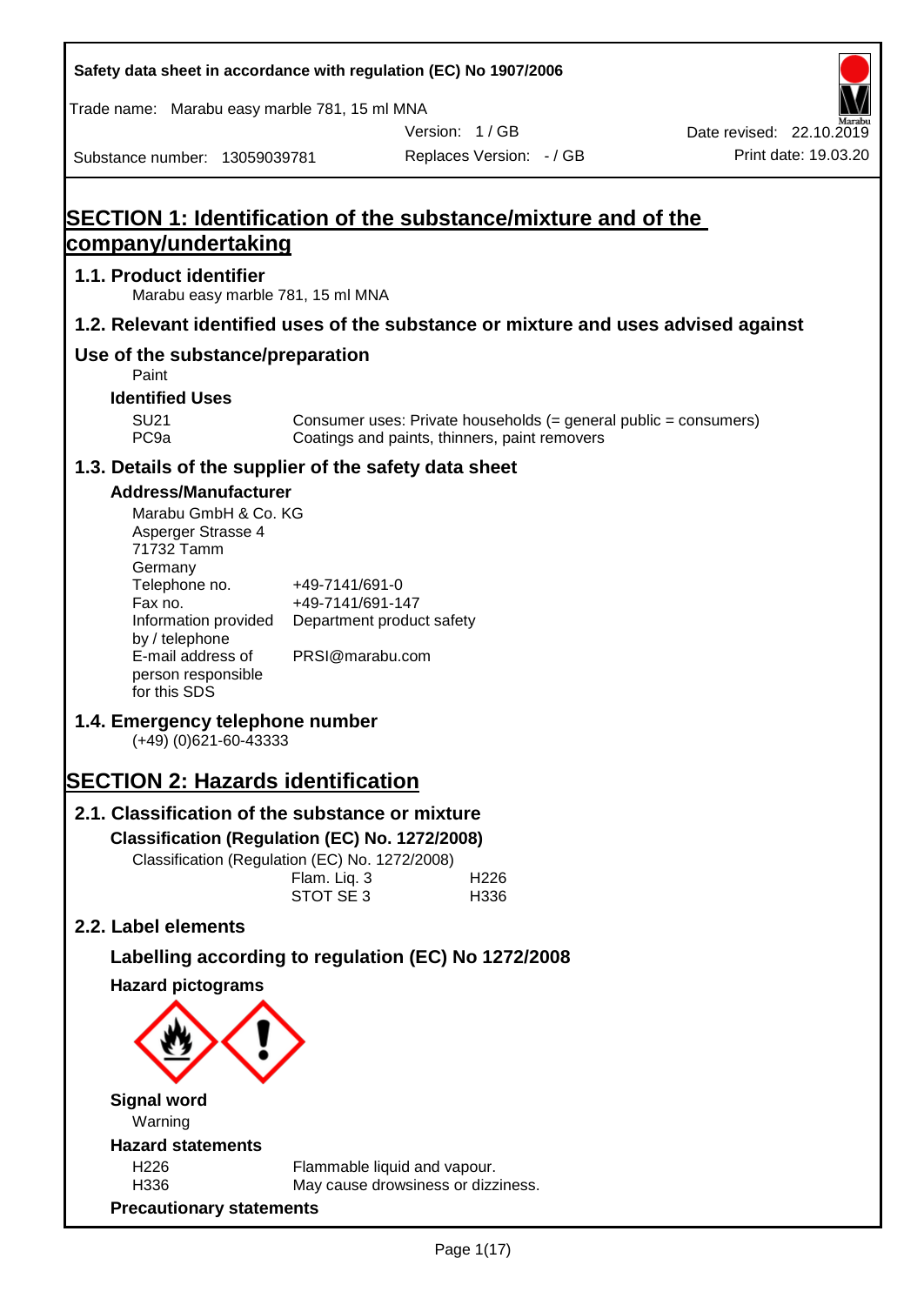| Safety data sheet in accordance with regulation (EC) No 1907/2006                           |                                                                                                   |               |                          |                          |      |                                                                       |  |
|---------------------------------------------------------------------------------------------|---------------------------------------------------------------------------------------------------|---------------|--------------------------|--------------------------|------|-----------------------------------------------------------------------|--|
| Trade name: Marabu easy marble 781, 15 ml MNA                                               |                                                                                                   |               |                          |                          |      |                                                                       |  |
|                                                                                             |                                                                                                   | Version: 1/GB |                          |                          |      | Date revised: 22.10.2019                                              |  |
| Substance number: 13059039781                                                               |                                                                                                   |               |                          | Replaces Version: - / GB |      | Print date: 19.03.20                                                  |  |
| P <sub>101</sub>                                                                            |                                                                                                   |               |                          |                          |      | If medical advice is needed, have product container or label at hand. |  |
| P102<br>P210                                                                                | Keep out of reach of children.                                                                    |               |                          |                          |      |                                                                       |  |
|                                                                                             | Keep away from heat, hot surfaces, sparks, open flames and other ignition<br>sources. No smoking. |               |                          |                          |      |                                                                       |  |
| P271                                                                                        | Use only outdoors or in a well-ventilated area.                                                   |               |                          |                          |      |                                                                       |  |
| P405                                                                                        | Store locked up.                                                                                  |               |                          |                          |      |                                                                       |  |
| P501.9                                                                                      | Dispose of contents / container as problematic waste.                                             |               |                          |                          |      |                                                                       |  |
| Hazardous component(s) to be indicated on label (Regulation (EC) No. 1272/2008)<br>contains | 2-Methoxy-1-methylethyl acetate; 1-Methoxy-2-propanol                                             |               |                          |                          |      | Hydrocarbons, C9-C11, n-alkanes, isoalkanes, cyclics, < 2% aromatics; |  |
| 2.3. Other hazards                                                                          |                                                                                                   |               |                          |                          |      |                                                                       |  |
| No special hazards have to be mentioned.                                                    |                                                                                                   |               |                          |                          |      |                                                                       |  |
|                                                                                             |                                                                                                   |               |                          |                          |      |                                                                       |  |
| <b>SECTION 3: Composition/information on ingredients</b>                                    |                                                                                                   |               |                          |                          |      |                                                                       |  |
| 3.2. Mixtures                                                                               |                                                                                                   |               |                          |                          |      |                                                                       |  |
| <b>Chemical characterization</b>                                                            |                                                                                                   |               |                          |                          |      |                                                                       |  |
| Paint based on alkyd resins and on solvents                                                 |                                                                                                   |               |                          |                          |      |                                                                       |  |
| <b>Hazardous ingredients</b>                                                                |                                                                                                   |               |                          |                          |      |                                                                       |  |
| 1-Methoxy-2-propanol                                                                        |                                                                                                   |               |                          |                          |      |                                                                       |  |
| CAS No.<br>EINECS no.                                                                       | 107-98-2<br>203-539-1                                                                             |               |                          |                          |      |                                                                       |  |
| Registration no.                                                                            | 01-2119457435-35                                                                                  |               |                          |                          |      |                                                                       |  |
| Concentration                                                                               | $>=$                                                                                              | 25            | $\lt$                    | 50                       | $\%$ |                                                                       |  |
|                                                                                             |                                                                                                   |               |                          |                          |      |                                                                       |  |
| Classification (Regulation (EC) No. 1272/2008)                                              | STOT SE 3                                                                                         |               | H336                     |                          |      |                                                                       |  |
|                                                                                             | Flam. Liq. 3                                                                                      |               | H <sub>226</sub>         |                          |      |                                                                       |  |
|                                                                                             |                                                                                                   |               |                          |                          |      |                                                                       |  |
| 2-Methoxy-1-methylethyl acetate                                                             |                                                                                                   |               |                          |                          |      |                                                                       |  |
| CAS No.<br>EINECS no.                                                                       | 108-65-6<br>203-603-9                                                                             |               |                          |                          |      |                                                                       |  |
| Registration no.                                                                            | 01-2119475791-29                                                                                  |               |                          |                          |      |                                                                       |  |
| Concentration                                                                               | $>=$                                                                                              | 10            | $\prec$                  | 20                       | %    |                                                                       |  |
| Classification (Regulation (EC) No. 1272/2008)                                              |                                                                                                   |               |                          |                          |      |                                                                       |  |
|                                                                                             | Flam. Liq. 3                                                                                      |               | H <sub>226</sub>         |                          |      |                                                                       |  |
|                                                                                             | STOT SE 3                                                                                         |               | H336                     |                          |      |                                                                       |  |
|                                                                                             |                                                                                                   |               |                          |                          |      |                                                                       |  |
| Hydrocarbons, C9-C11, n-alkanes, isoalkanes, cyclics, < 2% aromatics<br>CAS No.             | 64742-48-9                                                                                        |               |                          |                          |      |                                                                       |  |
| EINECS no.                                                                                  | 265-150-3                                                                                         |               |                          |                          |      |                                                                       |  |
| Registration no.                                                                            | 01-2119463258-33 (LIST NUMBER 919-857-5)                                                          |               |                          |                          |      |                                                                       |  |
| Concentration                                                                               | $>=$                                                                                              | 10            | $\overline{\phantom{0}}$ | 20                       | %    |                                                                       |  |
| Classification (Regulation (EC) No. 1272/2008)                                              |                                                                                                   |               |                          |                          |      |                                                                       |  |
|                                                                                             | Asp. Tox. 1                                                                                       |               | H304                     |                          |      |                                                                       |  |
|                                                                                             | Flam. Liq. 3                                                                                      |               | H <sub>226</sub>         |                          |      |                                                                       |  |
|                                                                                             | STOT SE 3                                                                                         |               | H336<br><b>EUH066</b>    |                          |      |                                                                       |  |
|                                                                                             |                                                                                                   |               |                          |                          |      |                                                                       |  |
| 2-Butoxyethyl acetate                                                                       |                                                                                                   |               |                          |                          |      |                                                                       |  |
| CAS No.                                                                                     | 112-07-2                                                                                          |               |                          |                          |      |                                                                       |  |
| EINECS no.                                                                                  | 203-933-3                                                                                         |               |                          |                          |      |                                                                       |  |

Г

 $\overline{\mathbf{1}}$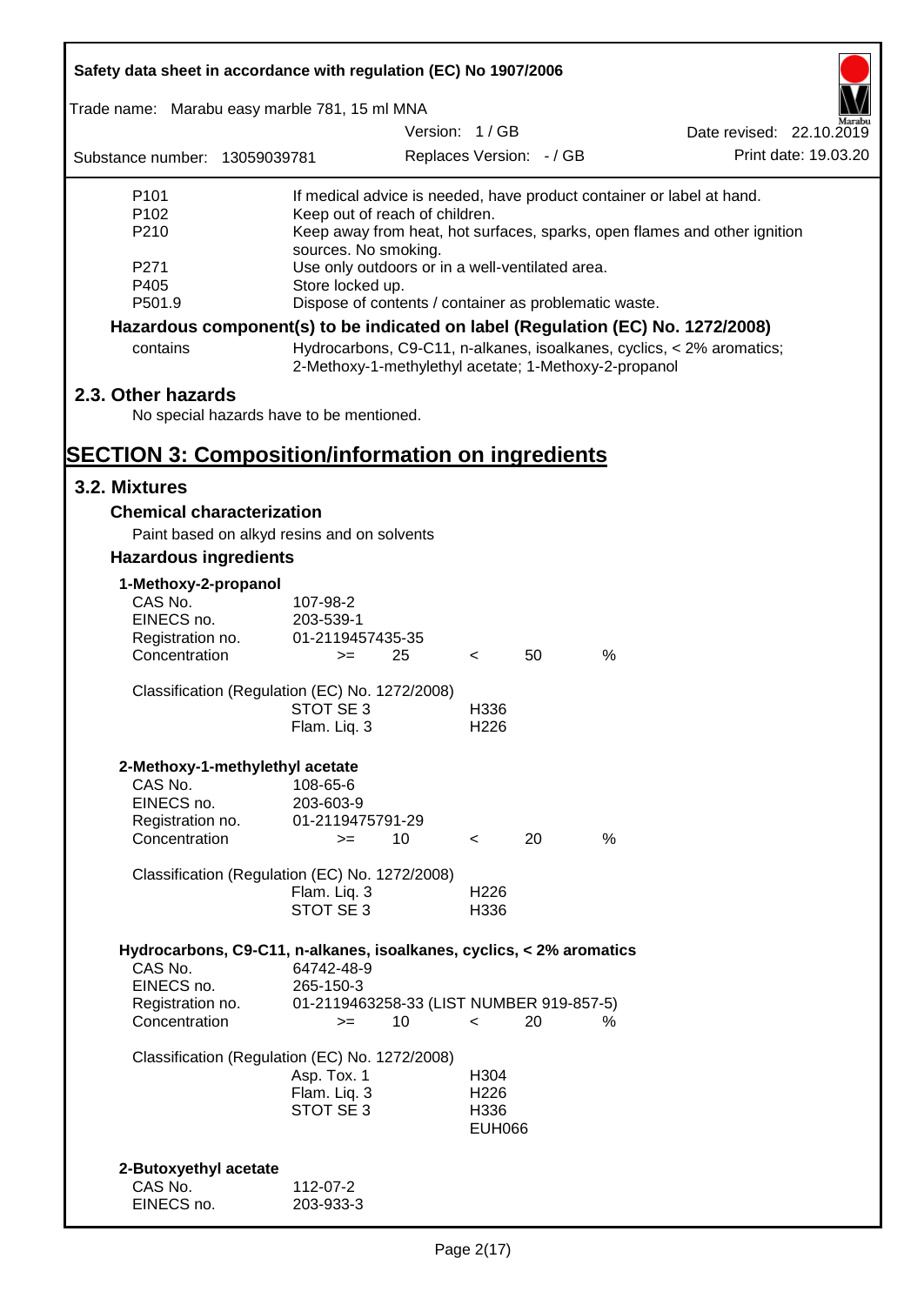# **Safety data sheet in accordance with regulation (EC) No 1907/2006** Substance number: 13059039781 Version: 1 / GB Replaces Version:  $-$  / GB Print date: 19.03.20 Date revised: 22.10.2019 Trade name: Marabu easy marble 781, 15 ml MNA Registration no. 01-2119475112-47  $\text{Concentration}$   $\geq$  1 < 10 % Classification (Regulation (EC) No. 1272/2008) Acute Tox. 4 H332 Acute Tox. 4 H312 Acute Tox. 4 H302 **2-Methoxypropanol** CAS No. 1589-47-5 EINECS no. 216-455-5  $\text{Concentration}$   $\rightarrow$  0.1 < 0.3 % Classification (Regulation (EC) No. 1272/2008) Skin Irrit. 2 H315 STOT SE 3 H335 Repr. 1B H360D Flam. Liq. 3 H226 Eye Dam. 1 H318

# **SECTION 4: First aid measures**

## **4.1. Description of first aid measures**

#### **General information**

In all cases of doubt, or when symptoms persist, seek medical attention. Never give anything by mouth to an unconscious person. If unconscious place in recovery position and seek medical advice.

#### **After inhalation**

Remove to fresh air, keep patient warm and at rest. If breathing is irregular or stopped, administer artificial respiration.

#### **After skin contact**

Remove contaminated clothing. Wash skin thoroughly with soap and water or use recognised skin cleanser. Do NOT use solvents or thinners.

#### **After eye contact**

Remove contact lenses, irrigate copiously with clean, fresh water, holding the eyelids apart for at least 10 minutes and seek immediate medical advice.

#### **After ingestion**

If accidentally swallowed rinse the mouth with plenty of water (only if the person is conscious) and obtain immediate medical attention. Keep at rest. Do NOT induce vomiting.

# **4.2. Most important symptoms and effects, both acute and delayed**

Until now no symptoms known so far.

# **4.3. Indication of any immediate medical attention and special treatment needed**

#### **Hints for the physician / treatment**

Treat symptomatically

# **SECTION 5: Firefighting measures**

## **5.1. Extinguishing media**

## **Suitable extinguishing media**

Recommended: alcohol resistant foam, CO2, powders, water spray/mist, Not be used for safety reasons: water jet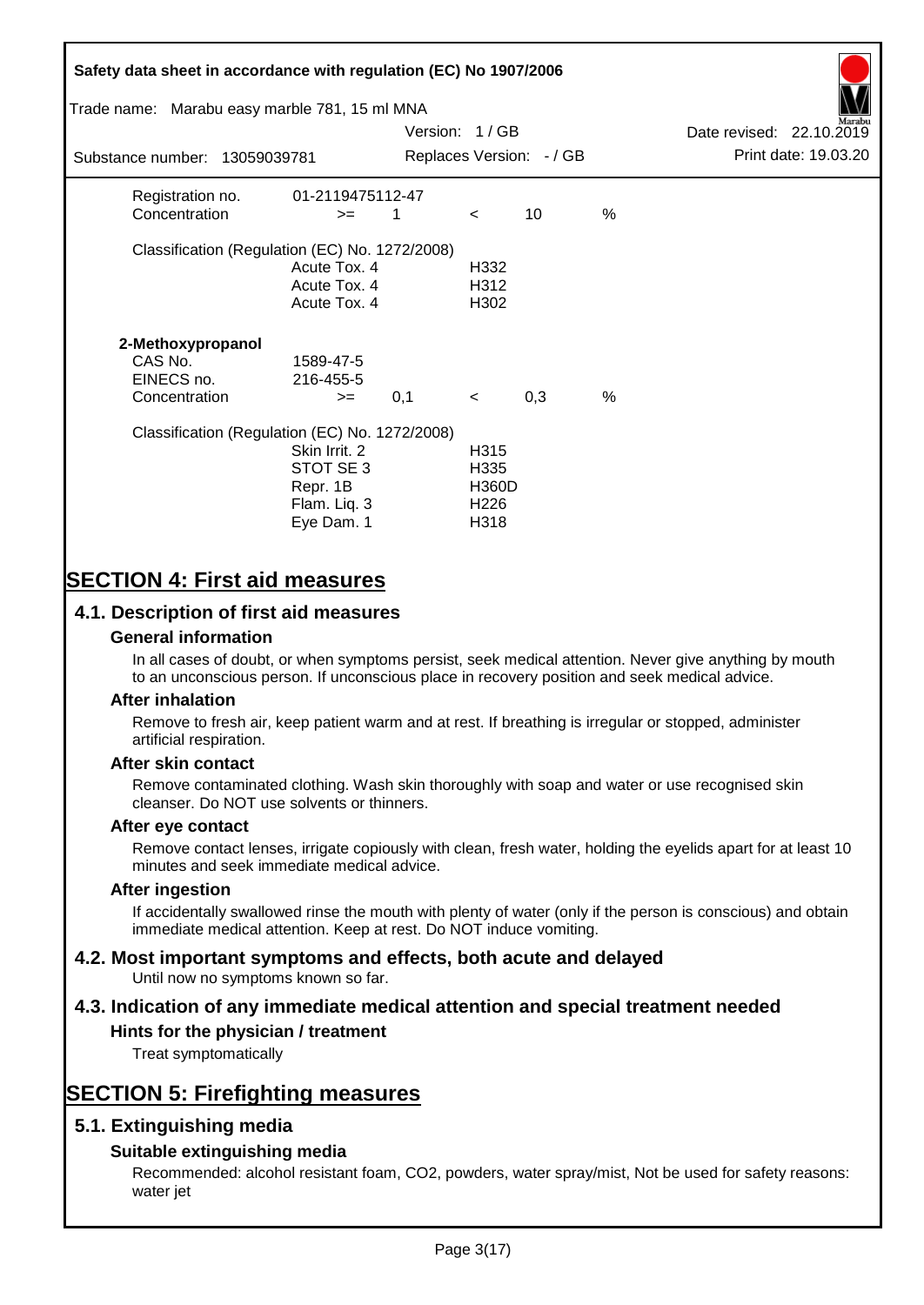#### **Safety data sheet in accordance with regulation (EC) No 1907/2006**

Trade name: Marabu easy marble 781, 15 ml MNA

Version: 1 / GB

Replaces Version: - / GB Print date: 19.03.20 Date revised: 22.10.2

Substance number: 13059039781

## **5.2. Special hazards arising from the substance or mixture**

In the event of fire the following can be released: Carbon dioxide (CO2); Carbon monoxide (CO); dense black smoke; Nitrogen oxides (NOx)

## **5.3. Advice for firefighters**

#### **Special protective equipment for fire-fighting**

Cool closed containers exposed to fire with water. Do not allow run-off from fire fighting to enter drains or water courses.

# **SECTION 6: Accidental release measures**

#### **6.1. Personal precautions, protective equipment and emergency procedures**

Exclude sources of ignition and ventilate the area. Avoid breathing vapours. Refer to protective measures listed in Sections 7 and 8.

#### **6.2. Environmental precautions**

Do not allow to enter drains or waterways. If the product contaminates lakes, rivers or sewage, inform appropriate authorities in accordance with local regulations.

#### **6.3. Methods and material for containment and cleaning up**

Contain and collect spillage with non-combustible absorbent materials, e.g. sand, earth, vermiculite, diatomaceous earth and place in container for disposal according to local regulations (see section 13). Clean preferably with a detergent - avoid use of solvents.

#### **6.4. Reference to other sections**

Information regarding Safe handling, see Section 7. Information regarding personal protective measures, see Section 8. Information regarding waste disposal, see Section 13.

# **SECTION 7: Handling and storage**

## **7.1. Precautions for safe handling**

## **Advice on safe handling**

Prevent the creation of flammable or explosive concentrations of vapour in air and avoid vapour concentration higher than the occupational exposure limits. In addition, the product should only be used in areas from which all naked lights and other sources of ignition have been excluded. Electrical equipment should be protected to the appropriate standard. Mixture may charge electrostatically: always use earthing leads when transferring from one container to another. Operators should wear anti-static footwear and clothing and floors should be of the conducting type. Isolate from sources of heat, sparks and open flame. No sparking tools should be used. Avoid skin and eye contact. Avoid the inhalation of particulates and spray mist arising from the application of this mixture. Smoking, eating and drinking shall be prohibited in application area. For personal protection see Section 8. Never use pressure to empty: container is not a pressure vessel. Always keep in containers of same material as the original one. Comply with the health and safety at work laws. Do not allow to enter drains or water courses.

#### **Advice on protection against fire and explosion**

Vapours are heavier than air and may spread along floors. Vapours may form explosive mixtures with air.

#### **Classification of fires / temperature class / Ignition group / Dust explosion class**

Classification of fires B (Combustible liquid substances) Temperature class T4

## **7.2. Conditions for safe storage, including any incompatibilities Requirements for storage rooms and vessels**

Electrical installations/working materials must comply with the local applied technological safety standards. Storage rooms in which filling operations take place must have a conducting floor. Store in accordance with national regulation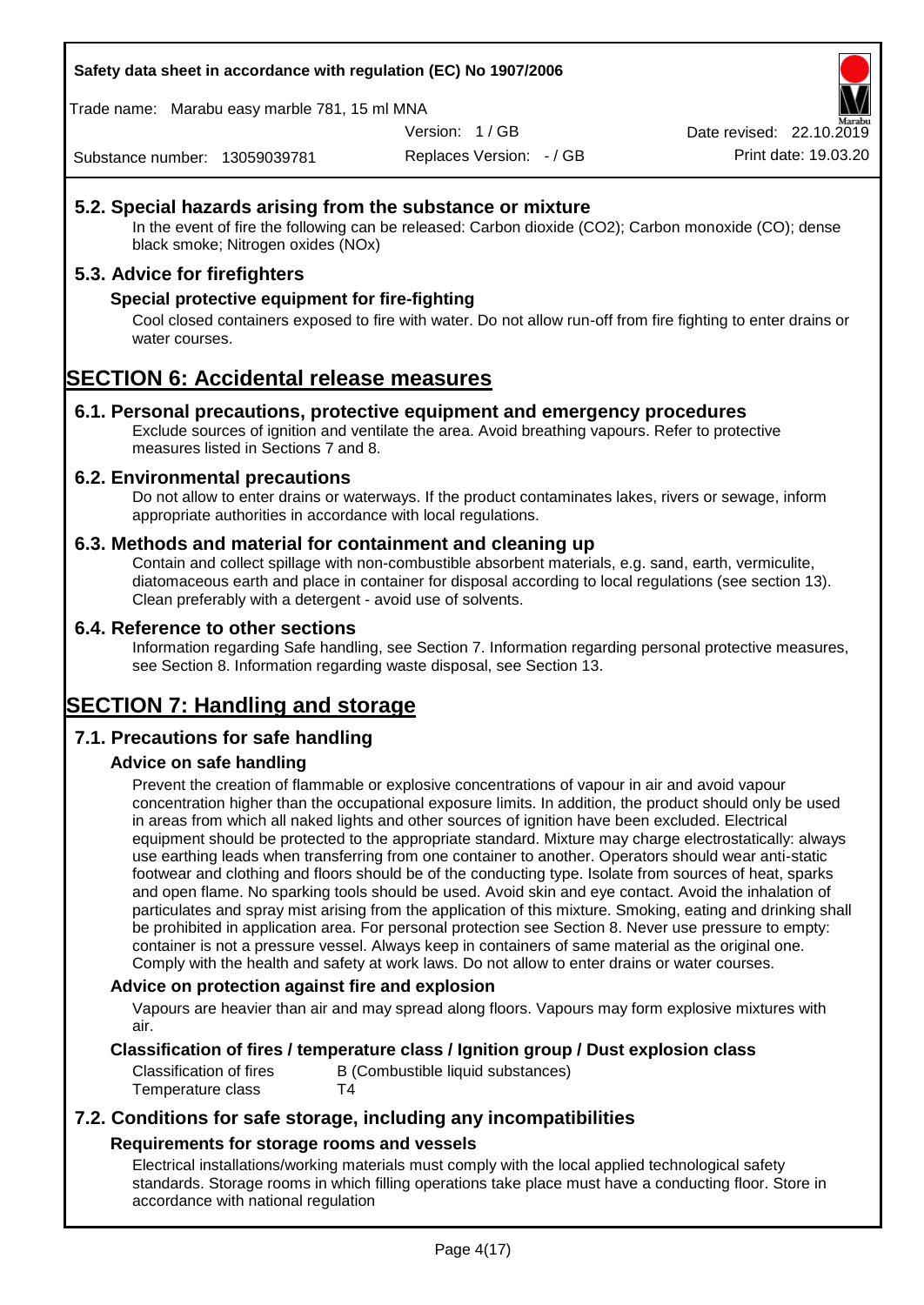| Safety data sheet in accordance with regulation (EC) No 1907/2006                                                                                                                                                                                  |                                                 |     |                          |
|----------------------------------------------------------------------------------------------------------------------------------------------------------------------------------------------------------------------------------------------------|-------------------------------------------------|-----|--------------------------|
| Trade name: Marabu easy marble 781, 15 ml MNA                                                                                                                                                                                                      |                                                 |     |                          |
|                                                                                                                                                                                                                                                    | Version: 1/GB                                   |     | Date revised: 22.10.2019 |
| Substance number: 13059039781                                                                                                                                                                                                                      | Replaces Version: - / GB                        |     | Print date: 19.03.20     |
| Hints on storage assembly                                                                                                                                                                                                                          |                                                 |     |                          |
| Store away from oxidising agents, from strongly alkaline and strongly acid materials.                                                                                                                                                              |                                                 |     |                          |
| Further information on storage conditions                                                                                                                                                                                                          |                                                 |     |                          |
| Observe label precautions. Store between 15 and 30 °C in a dry, well ventilated place away from                                                                                                                                                    |                                                 |     |                          |
| sources of heat and direct sunlight. Keep container tightly closed. Keep away from sources of ignition.<br>No smoking. Prevent unauthorised access. Containers which are opened must be carefully resealed and<br>kept upright to prevent leakage. |                                                 |     |                          |
| 7.3. Specific end use(s)<br>Paint                                                                                                                                                                                                                  |                                                 |     |                          |
|                                                                                                                                                                                                                                                    |                                                 |     |                          |
| <b>SECTION 8: Exposure controls/personal protection</b>                                                                                                                                                                                            |                                                 |     |                          |
| 8.1. Control parameters<br><b>Exposure limit values</b>                                                                                                                                                                                            |                                                 |     |                          |
| 2-Methoxy-1-methylethyl acetate                                                                                                                                                                                                                    |                                                 |     |                          |
| List                                                                                                                                                                                                                                               | EH40                                            |     |                          |
| <b>Type</b>                                                                                                                                                                                                                                        | WEL                                             |     |                          |
| Value                                                                                                                                                                                                                                              | 274<br>mg/m <sup>3</sup>                        | 50  | ppm(V)                   |
| Short term exposure limit<br>Skin resorption / sensibilisation: Sk;                                                                                                                                                                                | 548<br>mg/m <sup>3</sup><br><b>Status: 2011</b> | 100 | ppm(V)                   |
| 1-Methoxy-2-propanol                                                                                                                                                                                                                               |                                                 |     |                          |
| List                                                                                                                                                                                                                                               | <b>EH40</b>                                     |     |                          |
| <b>Type</b>                                                                                                                                                                                                                                        | WEL                                             |     |                          |
| Value                                                                                                                                                                                                                                              | 375<br>mg/m <sup>3</sup>                        | 100 | ppm(V)                   |
| Short term exposure limit                                                                                                                                                                                                                          | 560<br>mg/m <sup>3</sup>                        | 150 | ppm(V)                   |
| Skin resorption / sensibilisation: Sk;                                                                                                                                                                                                             | <b>Status: 2011</b>                             |     |                          |
| 2-Butoxyethyl acetate<br>List                                                                                                                                                                                                                      | <b>EH40</b>                                     |     |                          |
| Type                                                                                                                                                                                                                                               | WEL                                             |     |                          |
| Value                                                                                                                                                                                                                                              | 133                                             | 20  | ppm(V)                   |
| Short term exposure limit                                                                                                                                                                                                                          | 332                                             | 50  | ppm(V)                   |
| Skin resorption / sensibilisation: Sk;                                                                                                                                                                                                             | <b>Status: 2011</b>                             |     |                          |
| <b>Derived No/Minimal Effect Levels (DNEL/DMEL)</b>                                                                                                                                                                                                |                                                 |     |                          |
| Hydrocarbons, C9-C11, n-alkanes, isoalkanes, cyclics, < 2% aromatics<br>Type of value                                                                                                                                                              | Derived No Effect Level (DNEL)                  |     |                          |
| Reference group                                                                                                                                                                                                                                    | Worker                                          |     |                          |
| Duration of exposure                                                                                                                                                                                                                               | Long term                                       |     |                          |
| Route of exposure                                                                                                                                                                                                                                  | dermal                                          |     |                          |
| Mode of action<br>Concentration                                                                                                                                                                                                                    | Systemic effects<br>300                         |     | mg/kg                    |
| Type of value                                                                                                                                                                                                                                      | Derived No Effect Level (DNEL)                  |     |                          |
| Reference group                                                                                                                                                                                                                                    | Consumer                                        |     |                          |
| Duration of exposure                                                                                                                                                                                                                               | Long term                                       |     |                          |
| Route of exposure                                                                                                                                                                                                                                  | oral                                            |     |                          |
| Mode of action<br>Concentration                                                                                                                                                                                                                    | Systemic effects<br>300                         |     | mg/kg                    |
|                                                                                                                                                                                                                                                    |                                                 |     |                          |
| Type of value<br>Reference group                                                                                                                                                                                                                   | Derived No Effect Level (DNEL)<br>Consumer      |     |                          |
| Duration of exposure                                                                                                                                                                                                                               | Long term                                       |     |                          |
| Route of exposure                                                                                                                                                                                                                                  | dermal                                          |     |                          |
| Mode of action                                                                                                                                                                                                                                     | Systemic effects                                |     |                          |
| Concentration                                                                                                                                                                                                                                      | 300                                             |     | mg/kg                    |

Г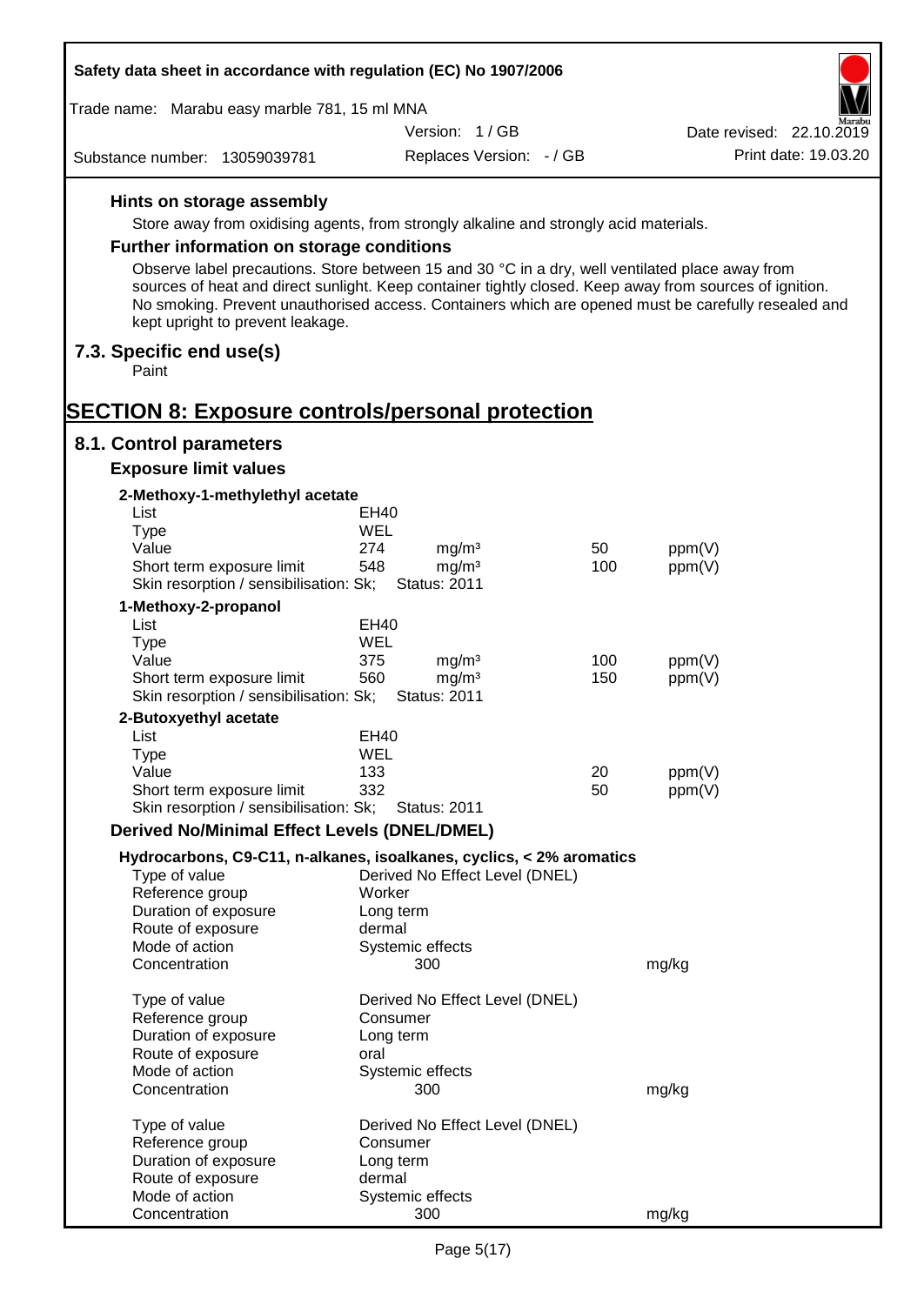| Version: 1/GB<br>Date revised: 22.10.2019<br>Print date: 19.03.20<br>Replaces Version: - / GB<br>Substance number: 13059039781<br>Type of value<br>Derived No Effect Level (DNEL)<br>Reference group<br>Consumer<br>Duration of exposure<br>Long term<br>Route of exposure<br>inhalative<br>Mode of action<br>Systemic effects<br>Concentration<br>900<br>mg/m <sup>3</sup><br>Type of value<br>Derived No Effect Level (DNEL)<br>Reference group<br>Worker<br>Duration of exposure<br>Long term<br>Route of exposure<br>inhalative<br>Mode of action<br>Systemic effects<br>1500<br>Concentration<br>mg/m <sup>3</sup><br>2-Methoxy-1-methylethyl acetate<br>Type of value<br>Derived No Effect Level (DNEL)<br>Reference group<br>Worker<br>Duration of exposure<br>Long term<br>Route of exposure<br>dermal<br>Mode of action<br>Systemic effects<br>Concentration<br>796<br>mg/kg/d<br>Type of value<br>Derived No Effect Level (DNEL)<br>Reference group<br>Worker<br>Duration of exposure<br>Long term<br>Route of exposure<br>inhalative<br>Mode of action<br>Systemic effects<br>275<br>mg/m <sup>3</sup><br>Concentration<br>Type of value<br>Derived No Effect Level (DNEL)<br>Reference group<br>Consumer<br>Duration of exposure<br>Long term<br>Route of exposure<br>dermal<br>Mode of action<br>Systemic effects<br>Concentration<br>320<br>mg/kg/d<br>Type of value<br>Derived No Effect Level (DNEL)<br>Reference group<br>Consumer<br>Duration of exposure<br>Long term<br>Route of exposure<br>inhalative<br>Mode of action<br>Systemic effects<br>Concentration<br>mg/m <sup>3</sup><br>33<br>Type of value<br>Derived No Effect Level (DNEL)<br>Reference group<br>Consumer<br>Duration of exposure<br>Long term<br>Route of exposure<br>inhalative<br>Mode of action<br>Local effects<br>Concentration<br>33<br>mg/m <sup>3</sup><br>Type of value<br>Derived No Effect Level (DNEL)<br>Reference group<br>Consumer<br>Duration of exposure<br>Long term<br>Route of exposure<br>oral<br>Mode of action<br>Systemic effects | Safety data sheet in accordance with regulation (EC) No 1907/2006<br>Trade name: Marabu easy marble 781, 15 ml MNA |    |         |  |  |  |  |
|--------------------------------------------------------------------------------------------------------------------------------------------------------------------------------------------------------------------------------------------------------------------------------------------------------------------------------------------------------------------------------------------------------------------------------------------------------------------------------------------------------------------------------------------------------------------------------------------------------------------------------------------------------------------------------------------------------------------------------------------------------------------------------------------------------------------------------------------------------------------------------------------------------------------------------------------------------------------------------------------------------------------------------------------------------------------------------------------------------------------------------------------------------------------------------------------------------------------------------------------------------------------------------------------------------------------------------------------------------------------------------------------------------------------------------------------------------------------------------------------------------------------------------------------------------------------------------------------------------------------------------------------------------------------------------------------------------------------------------------------------------------------------------------------------------------------------------------------------------------------------------------------------------------------------------------------------------------------------------------------------------------------------------------------------|--------------------------------------------------------------------------------------------------------------------|----|---------|--|--|--|--|
|                                                                                                                                                                                                                                                                                                                                                                                                                                                                                                                                                                                                                                                                                                                                                                                                                                                                                                                                                                                                                                                                                                                                                                                                                                                                                                                                                                                                                                                                                                                                                                                                                                                                                                                                                                                                                                                                                                                                                                                                                                                  |                                                                                                                    |    |         |  |  |  |  |
|                                                                                                                                                                                                                                                                                                                                                                                                                                                                                                                                                                                                                                                                                                                                                                                                                                                                                                                                                                                                                                                                                                                                                                                                                                                                                                                                                                                                                                                                                                                                                                                                                                                                                                                                                                                                                                                                                                                                                                                                                                                  |                                                                                                                    |    |         |  |  |  |  |
|                                                                                                                                                                                                                                                                                                                                                                                                                                                                                                                                                                                                                                                                                                                                                                                                                                                                                                                                                                                                                                                                                                                                                                                                                                                                                                                                                                                                                                                                                                                                                                                                                                                                                                                                                                                                                                                                                                                                                                                                                                                  |                                                                                                                    |    |         |  |  |  |  |
|                                                                                                                                                                                                                                                                                                                                                                                                                                                                                                                                                                                                                                                                                                                                                                                                                                                                                                                                                                                                                                                                                                                                                                                                                                                                                                                                                                                                                                                                                                                                                                                                                                                                                                                                                                                                                                                                                                                                                                                                                                                  |                                                                                                                    |    |         |  |  |  |  |
|                                                                                                                                                                                                                                                                                                                                                                                                                                                                                                                                                                                                                                                                                                                                                                                                                                                                                                                                                                                                                                                                                                                                                                                                                                                                                                                                                                                                                                                                                                                                                                                                                                                                                                                                                                                                                                                                                                                                                                                                                                                  |                                                                                                                    |    |         |  |  |  |  |
|                                                                                                                                                                                                                                                                                                                                                                                                                                                                                                                                                                                                                                                                                                                                                                                                                                                                                                                                                                                                                                                                                                                                                                                                                                                                                                                                                                                                                                                                                                                                                                                                                                                                                                                                                                                                                                                                                                                                                                                                                                                  |                                                                                                                    |    |         |  |  |  |  |
|                                                                                                                                                                                                                                                                                                                                                                                                                                                                                                                                                                                                                                                                                                                                                                                                                                                                                                                                                                                                                                                                                                                                                                                                                                                                                                                                                                                                                                                                                                                                                                                                                                                                                                                                                                                                                                                                                                                                                                                                                                                  |                                                                                                                    |    |         |  |  |  |  |
|                                                                                                                                                                                                                                                                                                                                                                                                                                                                                                                                                                                                                                                                                                                                                                                                                                                                                                                                                                                                                                                                                                                                                                                                                                                                                                                                                                                                                                                                                                                                                                                                                                                                                                                                                                                                                                                                                                                                                                                                                                                  |                                                                                                                    |    |         |  |  |  |  |
|                                                                                                                                                                                                                                                                                                                                                                                                                                                                                                                                                                                                                                                                                                                                                                                                                                                                                                                                                                                                                                                                                                                                                                                                                                                                                                                                                                                                                                                                                                                                                                                                                                                                                                                                                                                                                                                                                                                                                                                                                                                  |                                                                                                                    |    |         |  |  |  |  |
|                                                                                                                                                                                                                                                                                                                                                                                                                                                                                                                                                                                                                                                                                                                                                                                                                                                                                                                                                                                                                                                                                                                                                                                                                                                                                                                                                                                                                                                                                                                                                                                                                                                                                                                                                                                                                                                                                                                                                                                                                                                  |                                                                                                                    |    |         |  |  |  |  |
|                                                                                                                                                                                                                                                                                                                                                                                                                                                                                                                                                                                                                                                                                                                                                                                                                                                                                                                                                                                                                                                                                                                                                                                                                                                                                                                                                                                                                                                                                                                                                                                                                                                                                                                                                                                                                                                                                                                                                                                                                                                  |                                                                                                                    |    |         |  |  |  |  |
|                                                                                                                                                                                                                                                                                                                                                                                                                                                                                                                                                                                                                                                                                                                                                                                                                                                                                                                                                                                                                                                                                                                                                                                                                                                                                                                                                                                                                                                                                                                                                                                                                                                                                                                                                                                                                                                                                                                                                                                                                                                  |                                                                                                                    |    |         |  |  |  |  |
|                                                                                                                                                                                                                                                                                                                                                                                                                                                                                                                                                                                                                                                                                                                                                                                                                                                                                                                                                                                                                                                                                                                                                                                                                                                                                                                                                                                                                                                                                                                                                                                                                                                                                                                                                                                                                                                                                                                                                                                                                                                  |                                                                                                                    |    |         |  |  |  |  |
|                                                                                                                                                                                                                                                                                                                                                                                                                                                                                                                                                                                                                                                                                                                                                                                                                                                                                                                                                                                                                                                                                                                                                                                                                                                                                                                                                                                                                                                                                                                                                                                                                                                                                                                                                                                                                                                                                                                                                                                                                                                  |                                                                                                                    |    |         |  |  |  |  |
|                                                                                                                                                                                                                                                                                                                                                                                                                                                                                                                                                                                                                                                                                                                                                                                                                                                                                                                                                                                                                                                                                                                                                                                                                                                                                                                                                                                                                                                                                                                                                                                                                                                                                                                                                                                                                                                                                                                                                                                                                                                  |                                                                                                                    |    |         |  |  |  |  |
|                                                                                                                                                                                                                                                                                                                                                                                                                                                                                                                                                                                                                                                                                                                                                                                                                                                                                                                                                                                                                                                                                                                                                                                                                                                                                                                                                                                                                                                                                                                                                                                                                                                                                                                                                                                                                                                                                                                                                                                                                                                  |                                                                                                                    |    |         |  |  |  |  |
|                                                                                                                                                                                                                                                                                                                                                                                                                                                                                                                                                                                                                                                                                                                                                                                                                                                                                                                                                                                                                                                                                                                                                                                                                                                                                                                                                                                                                                                                                                                                                                                                                                                                                                                                                                                                                                                                                                                                                                                                                                                  |                                                                                                                    |    |         |  |  |  |  |
|                                                                                                                                                                                                                                                                                                                                                                                                                                                                                                                                                                                                                                                                                                                                                                                                                                                                                                                                                                                                                                                                                                                                                                                                                                                                                                                                                                                                                                                                                                                                                                                                                                                                                                                                                                                                                                                                                                                                                                                                                                                  |                                                                                                                    |    |         |  |  |  |  |
|                                                                                                                                                                                                                                                                                                                                                                                                                                                                                                                                                                                                                                                                                                                                                                                                                                                                                                                                                                                                                                                                                                                                                                                                                                                                                                                                                                                                                                                                                                                                                                                                                                                                                                                                                                                                                                                                                                                                                                                                                                                  |                                                                                                                    |    |         |  |  |  |  |
|                                                                                                                                                                                                                                                                                                                                                                                                                                                                                                                                                                                                                                                                                                                                                                                                                                                                                                                                                                                                                                                                                                                                                                                                                                                                                                                                                                                                                                                                                                                                                                                                                                                                                                                                                                                                                                                                                                                                                                                                                                                  |                                                                                                                    |    |         |  |  |  |  |
|                                                                                                                                                                                                                                                                                                                                                                                                                                                                                                                                                                                                                                                                                                                                                                                                                                                                                                                                                                                                                                                                                                                                                                                                                                                                                                                                                                                                                                                                                                                                                                                                                                                                                                                                                                                                                                                                                                                                                                                                                                                  |                                                                                                                    |    |         |  |  |  |  |
|                                                                                                                                                                                                                                                                                                                                                                                                                                                                                                                                                                                                                                                                                                                                                                                                                                                                                                                                                                                                                                                                                                                                                                                                                                                                                                                                                                                                                                                                                                                                                                                                                                                                                                                                                                                                                                                                                                                                                                                                                                                  |                                                                                                                    |    |         |  |  |  |  |
|                                                                                                                                                                                                                                                                                                                                                                                                                                                                                                                                                                                                                                                                                                                                                                                                                                                                                                                                                                                                                                                                                                                                                                                                                                                                                                                                                                                                                                                                                                                                                                                                                                                                                                                                                                                                                                                                                                                                                                                                                                                  |                                                                                                                    |    |         |  |  |  |  |
|                                                                                                                                                                                                                                                                                                                                                                                                                                                                                                                                                                                                                                                                                                                                                                                                                                                                                                                                                                                                                                                                                                                                                                                                                                                                                                                                                                                                                                                                                                                                                                                                                                                                                                                                                                                                                                                                                                                                                                                                                                                  |                                                                                                                    |    |         |  |  |  |  |
|                                                                                                                                                                                                                                                                                                                                                                                                                                                                                                                                                                                                                                                                                                                                                                                                                                                                                                                                                                                                                                                                                                                                                                                                                                                                                                                                                                                                                                                                                                                                                                                                                                                                                                                                                                                                                                                                                                                                                                                                                                                  |                                                                                                                    |    |         |  |  |  |  |
|                                                                                                                                                                                                                                                                                                                                                                                                                                                                                                                                                                                                                                                                                                                                                                                                                                                                                                                                                                                                                                                                                                                                                                                                                                                                                                                                                                                                                                                                                                                                                                                                                                                                                                                                                                                                                                                                                                                                                                                                                                                  |                                                                                                                    |    |         |  |  |  |  |
|                                                                                                                                                                                                                                                                                                                                                                                                                                                                                                                                                                                                                                                                                                                                                                                                                                                                                                                                                                                                                                                                                                                                                                                                                                                                                                                                                                                                                                                                                                                                                                                                                                                                                                                                                                                                                                                                                                                                                                                                                                                  |                                                                                                                    |    |         |  |  |  |  |
|                                                                                                                                                                                                                                                                                                                                                                                                                                                                                                                                                                                                                                                                                                                                                                                                                                                                                                                                                                                                                                                                                                                                                                                                                                                                                                                                                                                                                                                                                                                                                                                                                                                                                                                                                                                                                                                                                                                                                                                                                                                  |                                                                                                                    |    |         |  |  |  |  |
|                                                                                                                                                                                                                                                                                                                                                                                                                                                                                                                                                                                                                                                                                                                                                                                                                                                                                                                                                                                                                                                                                                                                                                                                                                                                                                                                                                                                                                                                                                                                                                                                                                                                                                                                                                                                                                                                                                                                                                                                                                                  |                                                                                                                    |    |         |  |  |  |  |
|                                                                                                                                                                                                                                                                                                                                                                                                                                                                                                                                                                                                                                                                                                                                                                                                                                                                                                                                                                                                                                                                                                                                                                                                                                                                                                                                                                                                                                                                                                                                                                                                                                                                                                                                                                                                                                                                                                                                                                                                                                                  |                                                                                                                    |    |         |  |  |  |  |
|                                                                                                                                                                                                                                                                                                                                                                                                                                                                                                                                                                                                                                                                                                                                                                                                                                                                                                                                                                                                                                                                                                                                                                                                                                                                                                                                                                                                                                                                                                                                                                                                                                                                                                                                                                                                                                                                                                                                                                                                                                                  |                                                                                                                    |    |         |  |  |  |  |
|                                                                                                                                                                                                                                                                                                                                                                                                                                                                                                                                                                                                                                                                                                                                                                                                                                                                                                                                                                                                                                                                                                                                                                                                                                                                                                                                                                                                                                                                                                                                                                                                                                                                                                                                                                                                                                                                                                                                                                                                                                                  |                                                                                                                    |    |         |  |  |  |  |
|                                                                                                                                                                                                                                                                                                                                                                                                                                                                                                                                                                                                                                                                                                                                                                                                                                                                                                                                                                                                                                                                                                                                                                                                                                                                                                                                                                                                                                                                                                                                                                                                                                                                                                                                                                                                                                                                                                                                                                                                                                                  |                                                                                                                    |    |         |  |  |  |  |
|                                                                                                                                                                                                                                                                                                                                                                                                                                                                                                                                                                                                                                                                                                                                                                                                                                                                                                                                                                                                                                                                                                                                                                                                                                                                                                                                                                                                                                                                                                                                                                                                                                                                                                                                                                                                                                                                                                                                                                                                                                                  |                                                                                                                    |    |         |  |  |  |  |
|                                                                                                                                                                                                                                                                                                                                                                                                                                                                                                                                                                                                                                                                                                                                                                                                                                                                                                                                                                                                                                                                                                                                                                                                                                                                                                                                                                                                                                                                                                                                                                                                                                                                                                                                                                                                                                                                                                                                                                                                                                                  |                                                                                                                    |    |         |  |  |  |  |
|                                                                                                                                                                                                                                                                                                                                                                                                                                                                                                                                                                                                                                                                                                                                                                                                                                                                                                                                                                                                                                                                                                                                                                                                                                                                                                                                                                                                                                                                                                                                                                                                                                                                                                                                                                                                                                                                                                                                                                                                                                                  |                                                                                                                    |    |         |  |  |  |  |
|                                                                                                                                                                                                                                                                                                                                                                                                                                                                                                                                                                                                                                                                                                                                                                                                                                                                                                                                                                                                                                                                                                                                                                                                                                                                                                                                                                                                                                                                                                                                                                                                                                                                                                                                                                                                                                                                                                                                                                                                                                                  |                                                                                                                    |    |         |  |  |  |  |
|                                                                                                                                                                                                                                                                                                                                                                                                                                                                                                                                                                                                                                                                                                                                                                                                                                                                                                                                                                                                                                                                                                                                                                                                                                                                                                                                                                                                                                                                                                                                                                                                                                                                                                                                                                                                                                                                                                                                                                                                                                                  |                                                                                                                    |    |         |  |  |  |  |
|                                                                                                                                                                                                                                                                                                                                                                                                                                                                                                                                                                                                                                                                                                                                                                                                                                                                                                                                                                                                                                                                                                                                                                                                                                                                                                                                                                                                                                                                                                                                                                                                                                                                                                                                                                                                                                                                                                                                                                                                                                                  |                                                                                                                    |    |         |  |  |  |  |
|                                                                                                                                                                                                                                                                                                                                                                                                                                                                                                                                                                                                                                                                                                                                                                                                                                                                                                                                                                                                                                                                                                                                                                                                                                                                                                                                                                                                                                                                                                                                                                                                                                                                                                                                                                                                                                                                                                                                                                                                                                                  |                                                                                                                    |    |         |  |  |  |  |
|                                                                                                                                                                                                                                                                                                                                                                                                                                                                                                                                                                                                                                                                                                                                                                                                                                                                                                                                                                                                                                                                                                                                                                                                                                                                                                                                                                                                                                                                                                                                                                                                                                                                                                                                                                                                                                                                                                                                                                                                                                                  |                                                                                                                    |    |         |  |  |  |  |
|                                                                                                                                                                                                                                                                                                                                                                                                                                                                                                                                                                                                                                                                                                                                                                                                                                                                                                                                                                                                                                                                                                                                                                                                                                                                                                                                                                                                                                                                                                                                                                                                                                                                                                                                                                                                                                                                                                                                                                                                                                                  |                                                                                                                    |    |         |  |  |  |  |
|                                                                                                                                                                                                                                                                                                                                                                                                                                                                                                                                                                                                                                                                                                                                                                                                                                                                                                                                                                                                                                                                                                                                                                                                                                                                                                                                                                                                                                                                                                                                                                                                                                                                                                                                                                                                                                                                                                                                                                                                                                                  |                                                                                                                    |    |         |  |  |  |  |
|                                                                                                                                                                                                                                                                                                                                                                                                                                                                                                                                                                                                                                                                                                                                                                                                                                                                                                                                                                                                                                                                                                                                                                                                                                                                                                                                                                                                                                                                                                                                                                                                                                                                                                                                                                                                                                                                                                                                                                                                                                                  |                                                                                                                    |    |         |  |  |  |  |
|                                                                                                                                                                                                                                                                                                                                                                                                                                                                                                                                                                                                                                                                                                                                                                                                                                                                                                                                                                                                                                                                                                                                                                                                                                                                                                                                                                                                                                                                                                                                                                                                                                                                                                                                                                                                                                                                                                                                                                                                                                                  |                                                                                                                    |    |         |  |  |  |  |
|                                                                                                                                                                                                                                                                                                                                                                                                                                                                                                                                                                                                                                                                                                                                                                                                                                                                                                                                                                                                                                                                                                                                                                                                                                                                                                                                                                                                                                                                                                                                                                                                                                                                                                                                                                                                                                                                                                                                                                                                                                                  |                                                                                                                    |    |         |  |  |  |  |
|                                                                                                                                                                                                                                                                                                                                                                                                                                                                                                                                                                                                                                                                                                                                                                                                                                                                                                                                                                                                                                                                                                                                                                                                                                                                                                                                                                                                                                                                                                                                                                                                                                                                                                                                                                                                                                                                                                                                                                                                                                                  |                                                                                                                    |    |         |  |  |  |  |
|                                                                                                                                                                                                                                                                                                                                                                                                                                                                                                                                                                                                                                                                                                                                                                                                                                                                                                                                                                                                                                                                                                                                                                                                                                                                                                                                                                                                                                                                                                                                                                                                                                                                                                                                                                                                                                                                                                                                                                                                                                                  |                                                                                                                    |    |         |  |  |  |  |
|                                                                                                                                                                                                                                                                                                                                                                                                                                                                                                                                                                                                                                                                                                                                                                                                                                                                                                                                                                                                                                                                                                                                                                                                                                                                                                                                                                                                                                                                                                                                                                                                                                                                                                                                                                                                                                                                                                                                                                                                                                                  |                                                                                                                    |    |         |  |  |  |  |
|                                                                                                                                                                                                                                                                                                                                                                                                                                                                                                                                                                                                                                                                                                                                                                                                                                                                                                                                                                                                                                                                                                                                                                                                                                                                                                                                                                                                                                                                                                                                                                                                                                                                                                                                                                                                                                                                                                                                                                                                                                                  |                                                                                                                    |    |         |  |  |  |  |
|                                                                                                                                                                                                                                                                                                                                                                                                                                                                                                                                                                                                                                                                                                                                                                                                                                                                                                                                                                                                                                                                                                                                                                                                                                                                                                                                                                                                                                                                                                                                                                                                                                                                                                                                                                                                                                                                                                                                                                                                                                                  |                                                                                                                    |    |         |  |  |  |  |
|                                                                                                                                                                                                                                                                                                                                                                                                                                                                                                                                                                                                                                                                                                                                                                                                                                                                                                                                                                                                                                                                                                                                                                                                                                                                                                                                                                                                                                                                                                                                                                                                                                                                                                                                                                                                                                                                                                                                                                                                                                                  | Concentration                                                                                                      | 36 | mg/kg/d |  |  |  |  |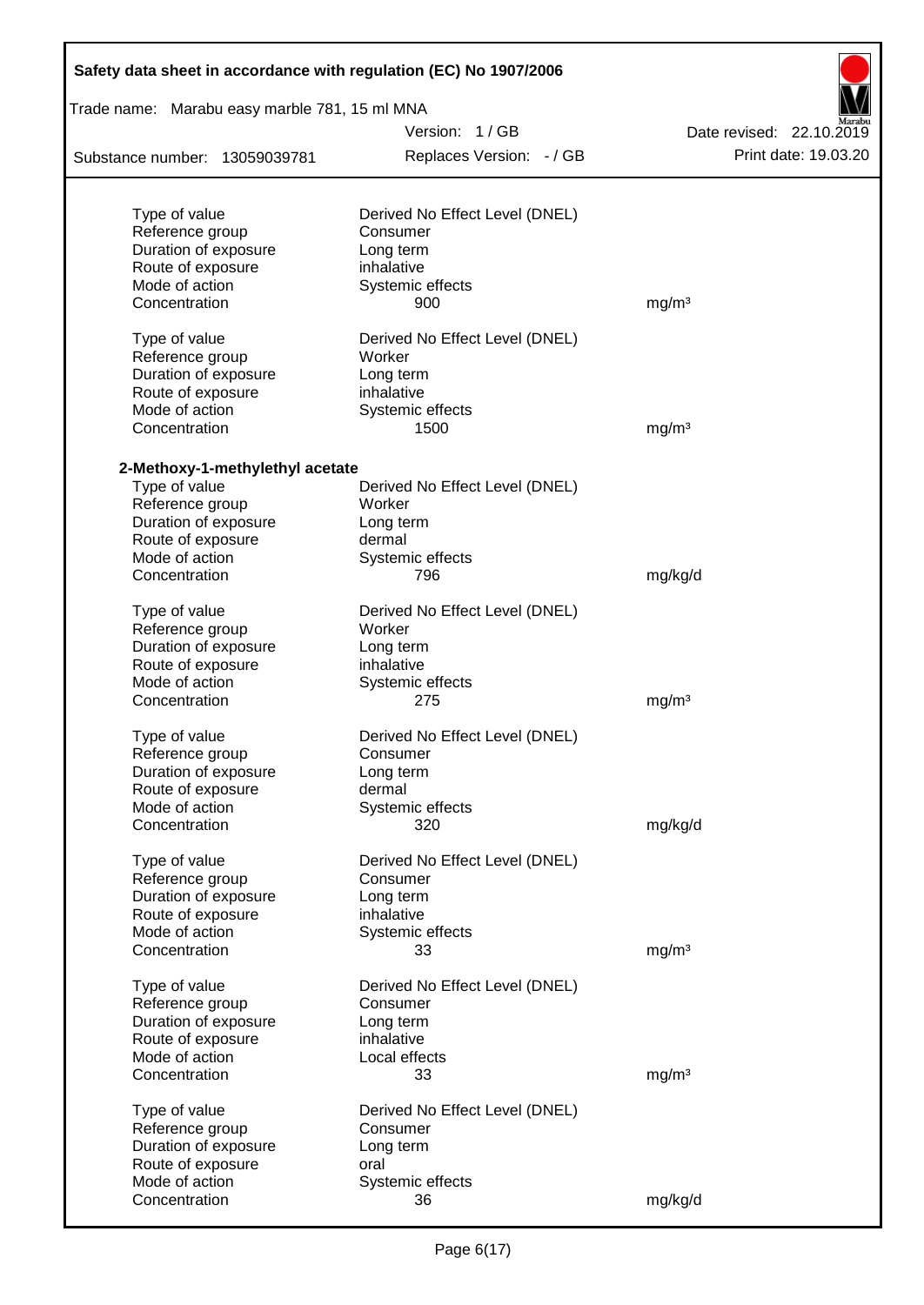| Safety data sheet in accordance with regulation (EC) No 1907/2006 |                                          |                          |  |  |  |  |  |
|-------------------------------------------------------------------|------------------------------------------|--------------------------|--|--|--|--|--|
| Trade name: Marabu easy marble 781, 15 ml MNA                     |                                          |                          |  |  |  |  |  |
|                                                                   | Version: 1/GB                            | Date revised: 22.10.2019 |  |  |  |  |  |
| Substance number: 13059039781                                     | Replaces Version: - / GB                 | Print date: 19.03.20     |  |  |  |  |  |
|                                                                   |                                          |                          |  |  |  |  |  |
| Type of value<br>Reference group                                  | Derived No Effect Level (DNEL)<br>Worker |                          |  |  |  |  |  |
| Duration of exposure                                              | Lifetime                                 |                          |  |  |  |  |  |
| Route of exposure                                                 | inhalative                               |                          |  |  |  |  |  |
| Mode of action                                                    | Local effects                            |                          |  |  |  |  |  |
| Concentration                                                     | 550                                      | mg/m <sup>3</sup>        |  |  |  |  |  |
| 1-Methoxy-2-propanol                                              |                                          |                          |  |  |  |  |  |
| Type of value                                                     | Derived No Effect Level (DNEL)           |                          |  |  |  |  |  |
| Reference group                                                   | Worker                                   |                          |  |  |  |  |  |
| Duration of exposure                                              | Acute                                    |                          |  |  |  |  |  |
| Route of exposure                                                 | inhalative                               |                          |  |  |  |  |  |
| Mode of action                                                    | Local effects                            |                          |  |  |  |  |  |
| Concentration                                                     | 553,5                                    | mg/m <sup>3</sup>        |  |  |  |  |  |
| Type of value                                                     | Derived No Effect Level (DNEL)<br>Worker |                          |  |  |  |  |  |
| Reference group<br>Duration of exposure                           | Long term                                |                          |  |  |  |  |  |
| Route of exposure                                                 | dermal                                   |                          |  |  |  |  |  |
| Mode of action                                                    | Systemic effects                         |                          |  |  |  |  |  |
| Concentration                                                     | 50,6                                     | mg/person/               |  |  |  |  |  |
|                                                                   |                                          | d                        |  |  |  |  |  |
| Type of value                                                     | Derived No Effect Level (DNEL)           |                          |  |  |  |  |  |
| Reference group                                                   | Worker                                   |                          |  |  |  |  |  |
| Duration of exposure                                              | Long term                                |                          |  |  |  |  |  |
| Route of exposure                                                 | inhalative                               |                          |  |  |  |  |  |
| Mode of action                                                    | Systemic effects                         |                          |  |  |  |  |  |
| Concentration                                                     | 369                                      | mg/m <sup>3</sup>        |  |  |  |  |  |
| Type of value                                                     | Derived No Effect Level (DNEL)           |                          |  |  |  |  |  |
| Reference group                                                   | <b>General Population</b>                |                          |  |  |  |  |  |
| Duration of exposure                                              | Long term                                |                          |  |  |  |  |  |
| Route of exposure                                                 | dermal                                   |                          |  |  |  |  |  |
| Mode of action                                                    | Systemic effects                         |                          |  |  |  |  |  |
| Concentration                                                     | 18,1                                     | mg/kg                    |  |  |  |  |  |
| Type of value                                                     | Derived No Effect Level (DNEL)           |                          |  |  |  |  |  |
| Reference group                                                   | <b>General Population</b>                |                          |  |  |  |  |  |
| Duration of exposure                                              | Long term                                |                          |  |  |  |  |  |
| Route of exposure                                                 | inhalative                               |                          |  |  |  |  |  |
| Mode of action<br>Concentration                                   | Systemic effects<br>43,9                 | mg/m <sup>3</sup>        |  |  |  |  |  |
|                                                                   |                                          |                          |  |  |  |  |  |
| Type of value                                                     | Derived No Effect Level (DNEL)           |                          |  |  |  |  |  |
| Reference group<br>Duration of exposure                           | <b>General Population</b>                |                          |  |  |  |  |  |
| Route of exposure                                                 | Long term<br>oral                        |                          |  |  |  |  |  |
| Mode of action                                                    | Systemic effects                         |                          |  |  |  |  |  |
| Concentration                                                     | 3,3                                      | mg/kg/d                  |  |  |  |  |  |
| 2-Butoxyethyl acetate                                             |                                          |                          |  |  |  |  |  |
| Reference substance                                               | 2-Butoxyethyl acetate                    |                          |  |  |  |  |  |
| Type of value                                                     | Derived No Effect Level (DNEL)           |                          |  |  |  |  |  |
| Reference group                                                   | Worker                                   |                          |  |  |  |  |  |
| Duration of exposure                                              | Long term                                |                          |  |  |  |  |  |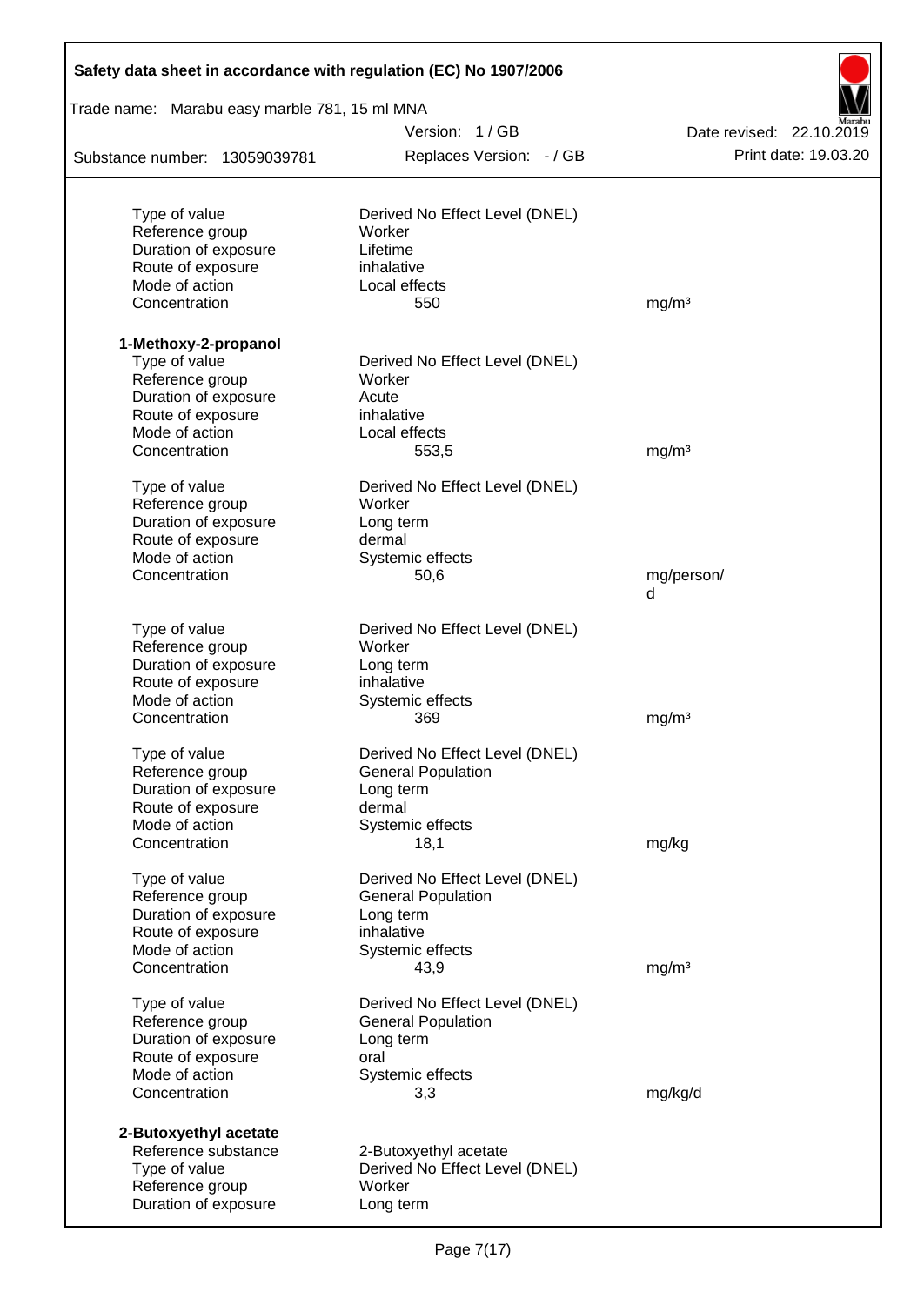| Safety data sheet in accordance with regulation (EC) No 1907/2006 |                                           |                                                  |
|-------------------------------------------------------------------|-------------------------------------------|--------------------------------------------------|
| Trade name: Marabu easy marble 781, 15 ml MNA                     |                                           |                                                  |
| Substance number: 13059039781                                     | Version: 1/GB<br>Replaces Version: - / GB | Date revised: 22.10.2019<br>Print date: 19.03.20 |
| Route of exposure                                                 | inhalative                                |                                                  |
| Mode of action                                                    | Systemic effects                          |                                                  |
| Concentration                                                     | 133                                       | mg/m <sup>3</sup>                                |
|                                                                   | 2-Butoxyethyl acetate                     |                                                  |
| Type of value                                                     | Derived No Effect Level (DNEL)            |                                                  |
| Reference group                                                   | Worker                                    |                                                  |
| Duration of exposure                                              | Short term                                |                                                  |
| Route of exposure<br>Mode of action                               | inhalative<br>Local effects               |                                                  |
| Concentration                                                     | 333                                       | mg/m <sup>3</sup>                                |
|                                                                   | 2-Butoxyethyl acetate                     |                                                  |
| Type of value                                                     | Derived No Effect Level (DNEL)            |                                                  |
| Reference group                                                   | Worker                                    |                                                  |
| Duration of exposure                                              | Long term                                 |                                                  |
| Route of exposure                                                 | dermal                                    |                                                  |
| Mode of action                                                    | Systemic effects                          |                                                  |
| Concentration                                                     | 169                                       | mg/kg/d                                          |
|                                                                   | 2-Butoxyethyl acetate                     |                                                  |
| Type of value                                                     | Derived No Effect Level (DNEL)            |                                                  |
| Reference group                                                   | Worker                                    |                                                  |
| Duration of exposure                                              | Short term                                |                                                  |
| Route of exposure<br>Mode of action                               | dermal                                    |                                                  |
| Concentration                                                     | Systemic effects<br>120                   | mg/kg/d                                          |
|                                                                   |                                           |                                                  |
|                                                                   | 2-Butoxyethyl acetate                     |                                                  |
| Type of value                                                     | Derived No Effect Level (DNEL)            |                                                  |
| Reference group                                                   | <b>General Population</b>                 |                                                  |
| Duration of exposure<br>Route of exposure                         | Long term<br>inhalative                   |                                                  |
| Mode of action                                                    | Systemic effects                          |                                                  |
| Concentration                                                     | 80                                        | mg/m <sup>3</sup>                                |
|                                                                   | 2-Butoxyethyl acetate                     |                                                  |
| Type of value                                                     | Derived No Effect Level (DNEL)            |                                                  |
| Reference group                                                   | <b>General Population</b>                 |                                                  |
| Duration of exposure                                              | Short term                                |                                                  |
| Route of exposure                                                 | inhalative                                |                                                  |
| Mode of action                                                    | Local effects                             |                                                  |
| Concentration                                                     | 200                                       | mg/m <sup>3</sup>                                |
|                                                                   | 2-Butoxyethyl acetate                     |                                                  |
| Type of value                                                     | Derived No Effect Level (DNEL)            |                                                  |
| Reference group                                                   | <b>General Population</b>                 |                                                  |
| Duration of exposure<br>Route of exposure                         | Long term<br>dermal                       |                                                  |
| Mode of action                                                    | Systemic effects                          |                                                  |
| Concentration                                                     | 102                                       | mg/kg/d                                          |
|                                                                   | 2-Butoxyethyl acetate                     |                                                  |
| Type of value                                                     | Derived No Effect Level (DNEL)            |                                                  |
| Reference group                                                   | <b>General Population</b>                 |                                                  |
| Duration of exposure                                              | Short term                                |                                                  |
| Route of exposure                                                 | dermal                                    |                                                  |
| Mode of action                                                    | Systemic effects                          |                                                  |

Ī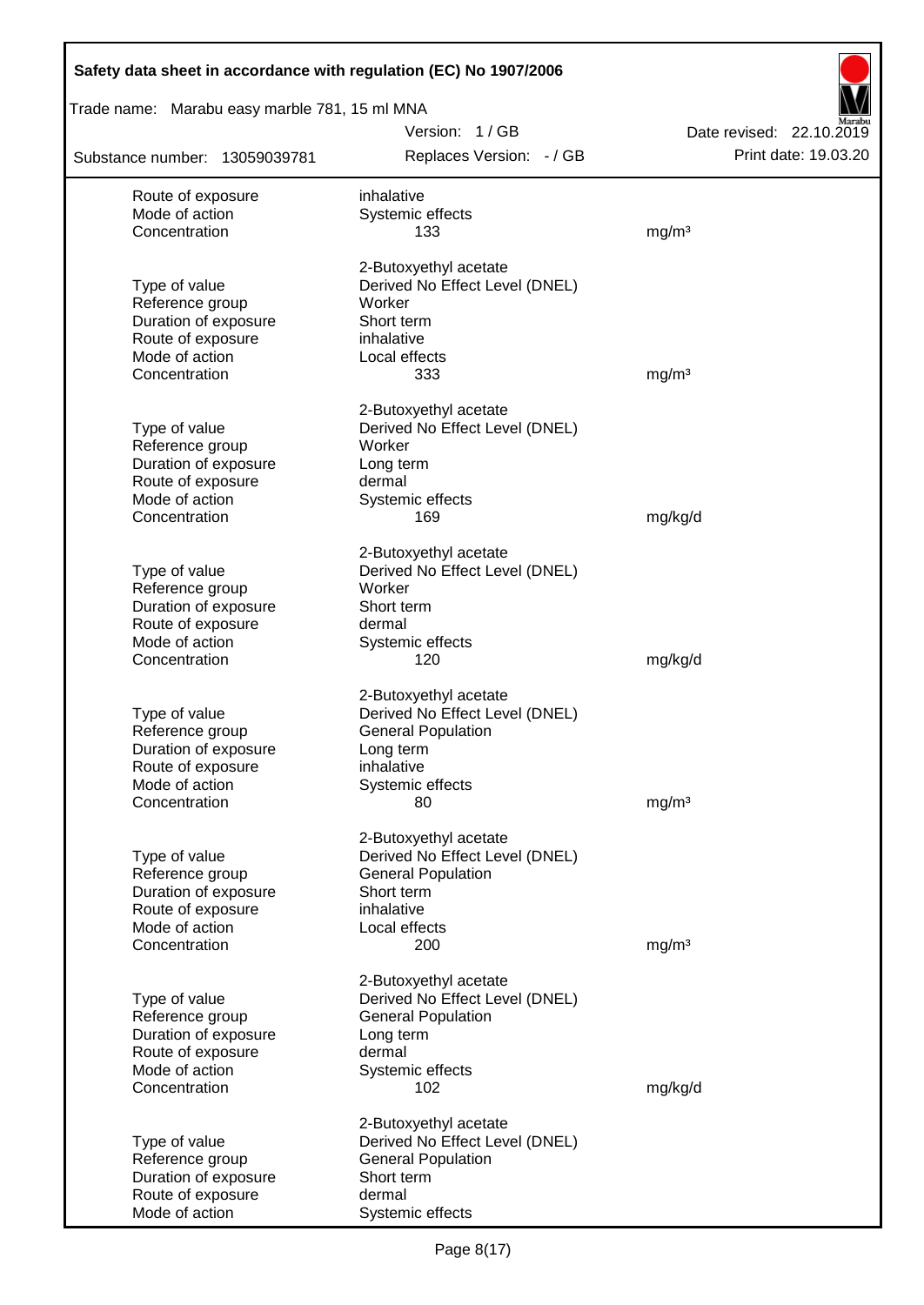| Safety data sheet in accordance with regulation (EC) No 1907/2006                                                |                                                                                                                                      |                          |  |  |  |  |
|------------------------------------------------------------------------------------------------------------------|--------------------------------------------------------------------------------------------------------------------------------------|--------------------------|--|--|--|--|
| Trade name: Marabu easy marble 781, 15 ml MNA                                                                    |                                                                                                                                      |                          |  |  |  |  |
|                                                                                                                  | Version: 1/GB                                                                                                                        | Date revised: 22.10.2019 |  |  |  |  |
| Substance number: 13059039781                                                                                    | Replaces Version: - / GB                                                                                                             | Print date: 19.03.20     |  |  |  |  |
| Concentration                                                                                                    | 72                                                                                                                                   | mg/kg/d                  |  |  |  |  |
| Type of value<br>Reference group<br>Duration of exposure<br>Route of exposure<br>Mode of action<br>Concentration | 2-Butoxyethyl acetate<br>Derived No Effect Level (DNEL)<br><b>General Population</b><br>Long term<br>oral<br>Systemic effects<br>8,6 | mg/kg/d                  |  |  |  |  |
| Type of value<br>Reference group<br>Duration of exposure<br>Route of exposure<br>Mode of action<br>Concentration | 2-Butoxyethyl acetate<br>Derived No Effect Level (DNEL)<br><b>General Population</b><br>Short term<br>oral<br>Systemic effects<br>36 | mg/kg/d                  |  |  |  |  |
| <b>Predicted No Effect Concentration (PNEC)</b>                                                                  |                                                                                                                                      |                          |  |  |  |  |
| 2-Methoxy-1-methylethyl acetate<br>Reference substance<br>Type of value<br><b>Type</b><br>Concentration          | 2-Methoxy-1-methylethyl acetate<br><b>PNEC</b><br>Freshwater<br>0,635                                                                | mg/l                     |  |  |  |  |
| Type of value<br><b>Type</b><br>Concentration                                                                    | <b>PNEC</b><br>Freshwater sediment<br>3,29                                                                                           | mg/kg                    |  |  |  |  |
| Type of value<br><b>Type</b><br>Concentration<br>Source                                                          | <b>PNEC</b><br>Soil<br>0,29<br>Literature value                                                                                      | mg/kg                    |  |  |  |  |
| Type of value<br><b>Type</b><br>Concentration<br>Source                                                          | <b>PNEC</b><br>Sewage treatment plant (STP)<br>100<br>Literature value                                                               | mg/l                     |  |  |  |  |
| Type of value<br><b>Type</b><br>Concentration<br>Source                                                          | <b>PNEC</b><br>Marine sediment<br>0,329<br>Literature value                                                                          | mg/kg                    |  |  |  |  |
| Type of value<br><b>Type</b><br>Concentration                                                                    | <b>PNEC</b><br>Saltwater<br>0,0635                                                                                                   | mg/l                     |  |  |  |  |
| 1-Methoxy-2-propanol<br>Type of value<br><b>Type</b><br>Concentration                                            | <b>PNEC</b><br>Freshwater<br>10                                                                                                      | mg/l                     |  |  |  |  |
| Type of value<br><b>Type</b><br>Concentration                                                                    | <b>PNEC</b><br>Water<br>41,6                                                                                                         | mg/kg                    |  |  |  |  |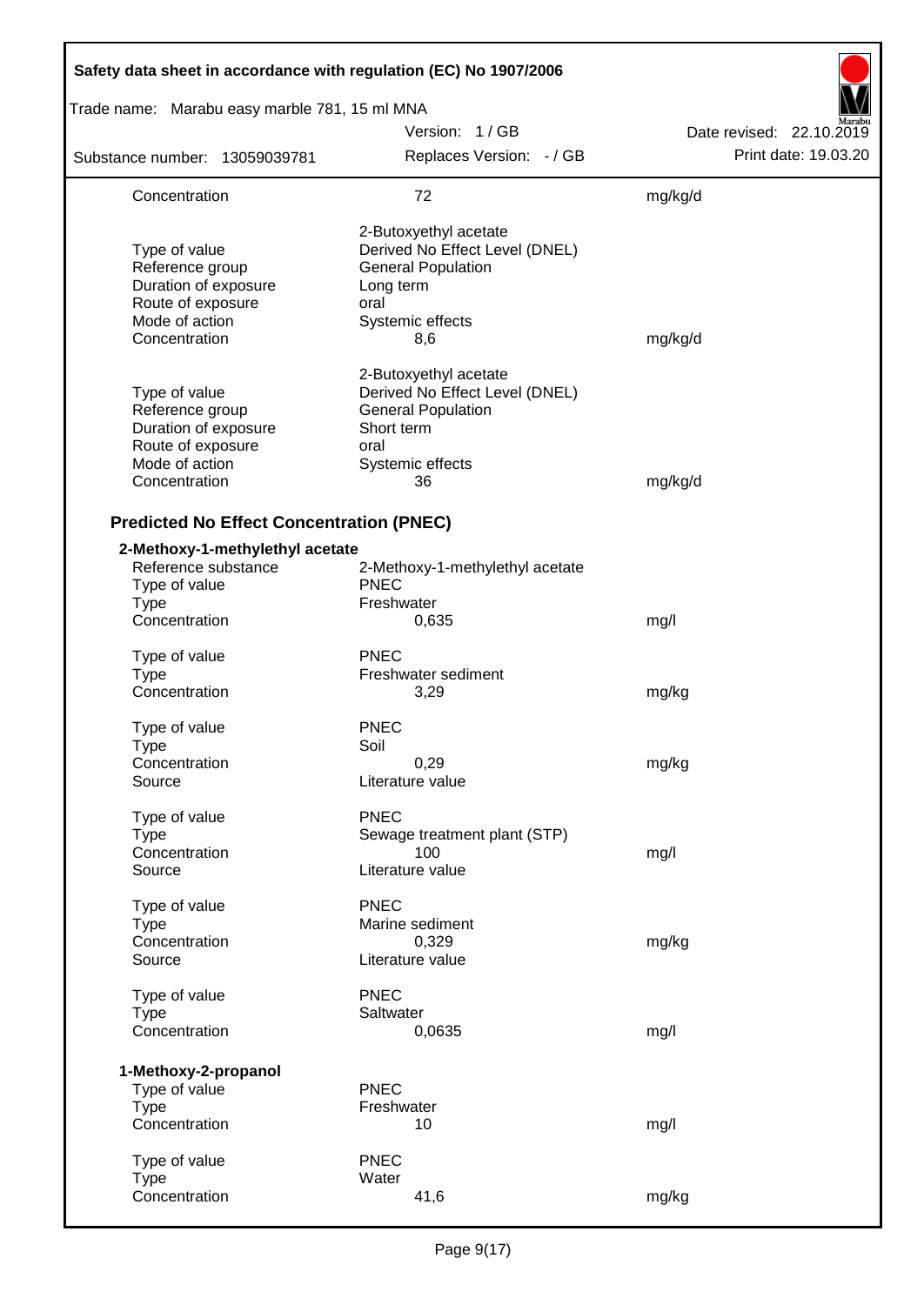| Safety data sheet in accordance with regulation (EC) No 1907/2006                                       |                                                                                      |                                                  |
|---------------------------------------------------------------------------------------------------------|--------------------------------------------------------------------------------------|--------------------------------------------------|
| Trade name: Marabu easy marble 781, 15 ml MNA                                                           |                                                                                      |                                                  |
| Substance number: 13059039781                                                                           | Version: 1 / GB<br>Replaces Version: - / GB                                          | Date revised: 22.10.2019<br>Print date: 19.03.20 |
| Type of value<br><b>Type</b><br>Concentration                                                           | <b>PNEC</b><br>Sediment<br>41,6                                                      | mg/kg                                            |
| Type of value<br><b>Type</b><br>Concentration                                                           | <b>PNEC</b><br>Marine sediment<br>4,17                                               | mg/kg                                            |
| Type of value<br><b>Type</b><br>Concentration                                                           | <b>PNEC</b><br>Soil<br>2,47                                                          | mg/kg                                            |
| Type of value<br><b>Type</b><br>Concentration                                                           | <b>PNEC</b><br>Sewage treatment plant (STP)<br>100                                   | mg/l                                             |
| 2-Butoxyethyl acetate<br>Reference substance<br>Type of value<br><b>Type</b><br>Concentration<br>Source | 2-Butoxyethyl acetate<br><b>PNEC</b><br>Water<br>0,304<br>Literature value           | mg/l                                             |
| Type of value<br><b>Type</b><br>Concentration<br>Source                                                 | 2-Butoxyethyl acetate<br><b>PNEC</b><br>Aquatic<br>0,0304<br>Literature value        | g/                                               |
| Type of value<br><b>Type</b><br>Concentration<br>Source                                                 | 2-Butoxyethyl acetate<br><b>PNEC</b><br>Sediment<br>2,03<br>Literature value         | mg/kg                                            |
| Type of value<br><b>Type</b><br>Concentration<br>Source                                                 | 2-Butoxyethyl acetate<br><b>PNEC</b><br>Marine sediment<br>0,203<br>Literature value | mg/kg                                            |
| Type of value<br><b>Type</b><br>Concentration<br>Source                                                 | 2-Butoxyethyl acetate<br><b>PNEC</b><br>Soil<br>0,68<br>Literature value             | mg/kg                                            |

# **8.2. Exposure controls**

## **Exposure controls**

Provide adequate ventilation. Where reasonably practicable this should be achieved by the use of local exhaust ventilation and good general extraction. If these are not sufficient to maintain concentrations of particulates and solvent vapour below the OEL, suitable respiratory protection must be worn.

#### **Respiratory protection**

If workers are exposed to concentrations above the exposure limit they must use appropriate, certified respirators. Full mask, filter A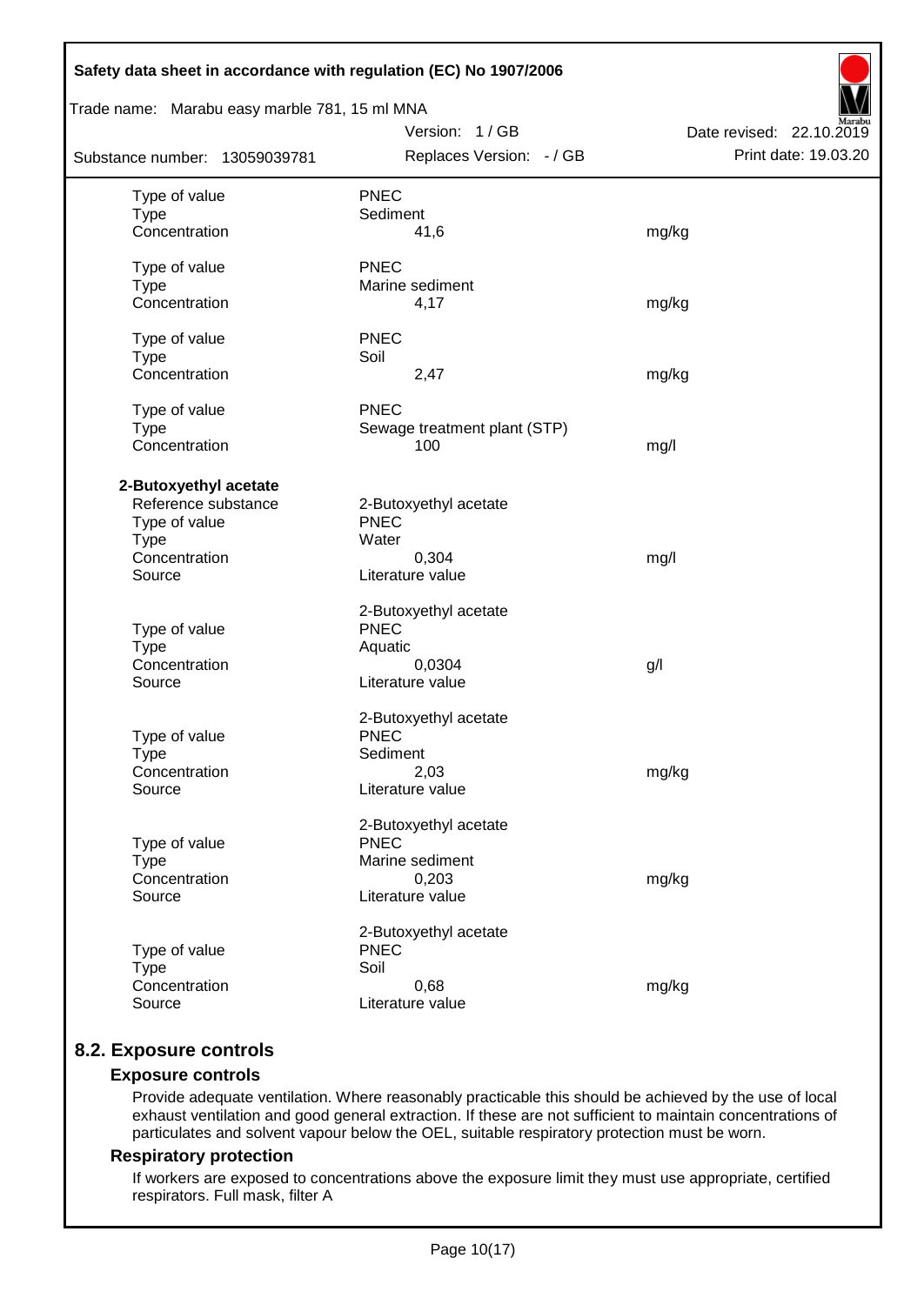| Safety data sheet in accordance with regulation (EC) No 1907/2006                                                               |                                                                                                                                                                                                                                                                                                                                                                                                                                              |                                                  |  |  |  |  |  |  |
|---------------------------------------------------------------------------------------------------------------------------------|----------------------------------------------------------------------------------------------------------------------------------------------------------------------------------------------------------------------------------------------------------------------------------------------------------------------------------------------------------------------------------------------------------------------------------------------|--------------------------------------------------|--|--|--|--|--|--|
|                                                                                                                                 |                                                                                                                                                                                                                                                                                                                                                                                                                                              |                                                  |  |  |  |  |  |  |
|                                                                                                                                 | Trade name: Marabu easy marble 781, 15 ml MNA<br>Version: 1/GB                                                                                                                                                                                                                                                                                                                                                                               |                                                  |  |  |  |  |  |  |
| Substance number: 13059039781                                                                                                   | Replaces Version: - / GB                                                                                                                                                                                                                                                                                                                                                                                                                     | Date revised: 22.10.2019<br>Print date: 19.03.20 |  |  |  |  |  |  |
|                                                                                                                                 |                                                                                                                                                                                                                                                                                                                                                                                                                                              |                                                  |  |  |  |  |  |  |
| <b>Hand protection</b>                                                                                                          |                                                                                                                                                                                                                                                                                                                                                                                                                                              |                                                  |  |  |  |  |  |  |
| individual or combination of chemicals.<br><b>Material thickness</b><br>$\geq$<br>Breakthrough time<br>$\overline{\phantom{0}}$ | There is no one glove material or combination of materials that will give unlimited resistance to any<br>For prolonged or repeated handling nitrile rubber gloves with textile undergloves are required.<br>0,5<br>mm<br>30<br>min<br>The breakthrough time must be greater than the end use time of the product.<br>The instructions and information provided by the glove manufacturer on use, storage, maintenance and                    |                                                  |  |  |  |  |  |  |
| maintenance.<br>once exposure has occurred.                                                                                     | replacement must be followed.<br>Gloves should be replaced regularly and if there is any sign of damage to the glove material.<br>Always ensure that gloves are free from defects and that they are stored and used correctly.<br>The performance or effectiveness of the glove may be reduced by physical/ chemical damage and poor<br>Barrier creams may help to protect the exposed areas of the skin, they should however not be applied |                                                  |  |  |  |  |  |  |
| Eye protection                                                                                                                  |                                                                                                                                                                                                                                                                                                                                                                                                                                              |                                                  |  |  |  |  |  |  |
|                                                                                                                                 | Use safety eyewear designed to protect against splash of liquids.                                                                                                                                                                                                                                                                                                                                                                            |                                                  |  |  |  |  |  |  |
| <b>Body protection</b>                                                                                                          |                                                                                                                                                                                                                                                                                                                                                                                                                                              |                                                  |  |  |  |  |  |  |
|                                                                                                                                 | Cotton or cotton/synthetic overalls or coveralls are normally suitable.                                                                                                                                                                                                                                                                                                                                                                      |                                                  |  |  |  |  |  |  |
|                                                                                                                                 |                                                                                                                                                                                                                                                                                                                                                                                                                                              |                                                  |  |  |  |  |  |  |
| <b>SECTION 9: Physical and chemical properties</b>                                                                              |                                                                                                                                                                                                                                                                                                                                                                                                                                              |                                                  |  |  |  |  |  |  |
| 9.1. Information on basic physical and chemical properties                                                                      |                                                                                                                                                                                                                                                                                                                                                                                                                                              |                                                  |  |  |  |  |  |  |
| Form                                                                                                                            | Liquid                                                                                                                                                                                                                                                                                                                                                                                                                                       |                                                  |  |  |  |  |  |  |
| <b>Colour</b><br><b>Odour</b>                                                                                                   | coloured<br>solvent-like                                                                                                                                                                                                                                                                                                                                                                                                                     |                                                  |  |  |  |  |  |  |
| <b>Odour threshold</b>                                                                                                          |                                                                                                                                                                                                                                                                                                                                                                                                                                              |                                                  |  |  |  |  |  |  |
| Remarks                                                                                                                         | No data available                                                                                                                                                                                                                                                                                                                                                                                                                            |                                                  |  |  |  |  |  |  |
| pH value                                                                                                                        |                                                                                                                                                                                                                                                                                                                                                                                                                                              |                                                  |  |  |  |  |  |  |
| Remarks                                                                                                                         | Not applicable                                                                                                                                                                                                                                                                                                                                                                                                                               |                                                  |  |  |  |  |  |  |
| <b>Melting point</b>                                                                                                            |                                                                                                                                                                                                                                                                                                                                                                                                                                              |                                                  |  |  |  |  |  |  |
| Remarks                                                                                                                         | not determined                                                                                                                                                                                                                                                                                                                                                                                                                               |                                                  |  |  |  |  |  |  |
| <b>Freezing point</b>                                                                                                           |                                                                                                                                                                                                                                                                                                                                                                                                                                              |                                                  |  |  |  |  |  |  |
| <b>Remarks</b>                                                                                                                  | not determined                                                                                                                                                                                                                                                                                                                                                                                                                               |                                                  |  |  |  |  |  |  |
| Initial boiling point and boiling range                                                                                         |                                                                                                                                                                                                                                                                                                                                                                                                                                              |                                                  |  |  |  |  |  |  |
| Value<br>Pressure<br>Source                                                                                                     | 120<br>appr.<br>1.013<br>hPa<br>Literature value                                                                                                                                                                                                                                                                                                                                                                                             | $^{\circ}C$                                      |  |  |  |  |  |  |
| <b>Flash point</b>                                                                                                              |                                                                                                                                                                                                                                                                                                                                                                                                                                              |                                                  |  |  |  |  |  |  |
| Value                                                                                                                           | 30                                                                                                                                                                                                                                                                                                                                                                                                                                           | $\rm ^{\circ}C$                                  |  |  |  |  |  |  |
| Method                                                                                                                          | ASTM D 6450 (CCCFP)                                                                                                                                                                                                                                                                                                                                                                                                                          |                                                  |  |  |  |  |  |  |
| Evaporation rate (ether $= 1$ ) :                                                                                               |                                                                                                                                                                                                                                                                                                                                                                                                                                              |                                                  |  |  |  |  |  |  |
| Remarks                                                                                                                         | not determined                                                                                                                                                                                                                                                                                                                                                                                                                               |                                                  |  |  |  |  |  |  |
| <b>Flammability (solid, gas)</b><br>Not applicable                                                                              |                                                                                                                                                                                                                                                                                                                                                                                                                                              |                                                  |  |  |  |  |  |  |
| Upper/lower flammability or explosive limits                                                                                    |                                                                                                                                                                                                                                                                                                                                                                                                                                              |                                                  |  |  |  |  |  |  |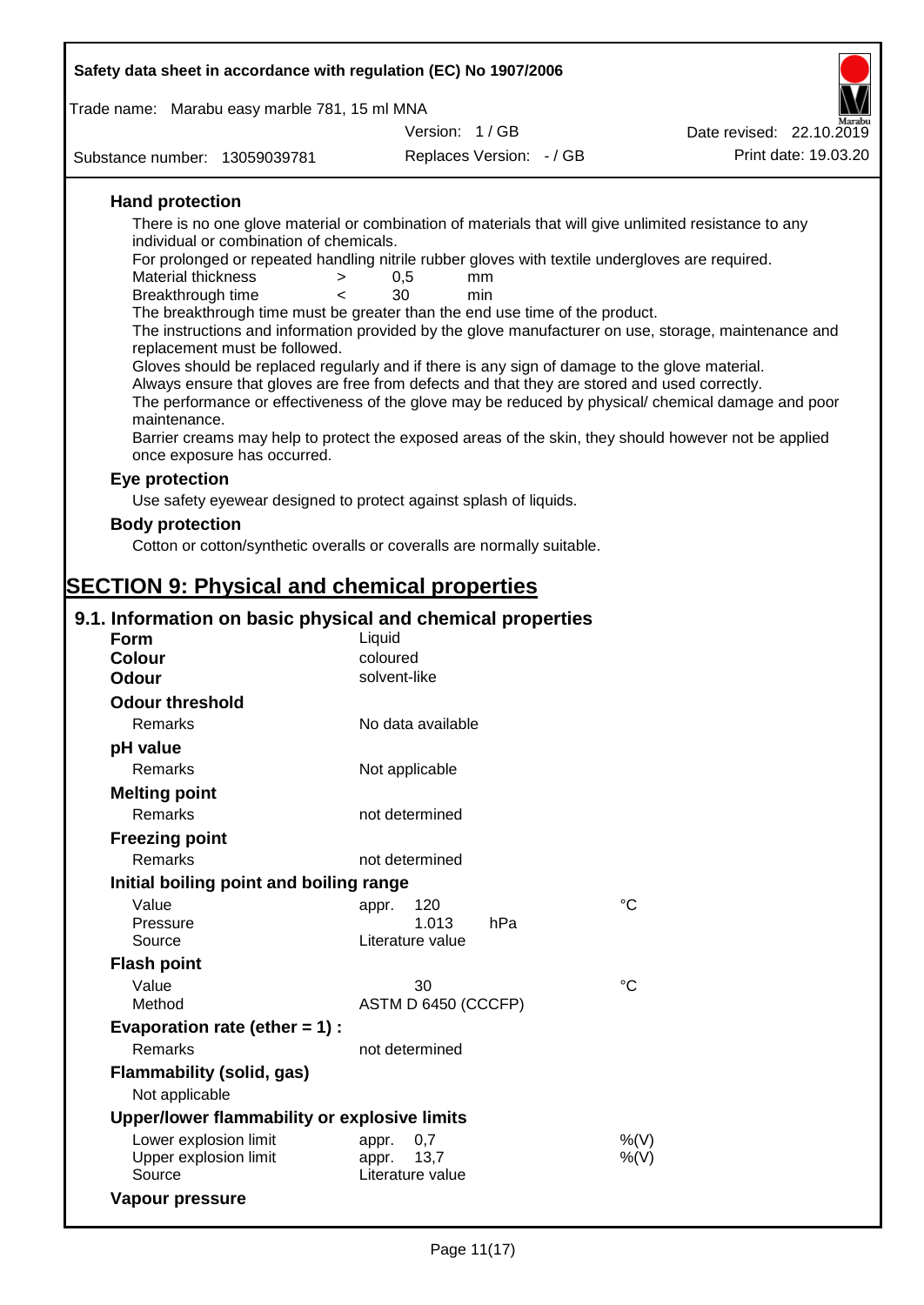| Safety data sheet in accordance with regulation (EC) No 1907/2006<br>Trade name: Marabu easy marble 781, 15 ml MNA |                          |                   |    |                   |                          |
|--------------------------------------------------------------------------------------------------------------------|--------------------------|-------------------|----|-------------------|--------------------------|
|                                                                                                                    | Version: 1/GB            |                   |    |                   | Date revised: 22.10.2019 |
| Substance number: 13059039781                                                                                      | Replaces Version: - / GB |                   |    |                   | Print date: 19.03.20     |
| Value                                                                                                              | 8                        |                   |    | hPa               |                          |
| Temperature<br>Method                                                                                              | 20<br>calculated         | $\rm ^{\circ}C$   |    |                   |                          |
| <b>Vapour density</b>                                                                                              |                          |                   |    |                   |                          |
| <b>Remarks</b>                                                                                                     | not determined           |                   |    |                   |                          |
| <b>Density</b>                                                                                                     |                          |                   |    |                   |                          |
| Value                                                                                                              | 1,06                     |                   |    | g/cm <sup>3</sup> |                          |
| Temperature                                                                                                        | 20                       | $^{\circ}C$       |    |                   |                          |
| Method                                                                                                             | <b>DIN EN ISO 2811</b>   |                   |    |                   |                          |
| Solubility in water                                                                                                |                          |                   |    |                   |                          |
| <b>Remarks</b>                                                                                                     | partially miscible       |                   |    |                   |                          |
| Partition coefficient: n-octanol/water                                                                             |                          |                   |    |                   |                          |
| Remarks                                                                                                            | Not applicable           |                   |    |                   |                          |
| Ignition temperature                                                                                               |                          |                   |    |                   |                          |
| Value                                                                                                              | 200<br>appr.             |                   |    | °C                |                          |
| Source                                                                                                             | Literature value         |                   |    |                   |                          |
| <b>Viscosity</b>                                                                                                   |                          |                   |    |                   |                          |
| dynamic                                                                                                            |                          |                   |    |                   |                          |
| Value<br>Temperature                                                                                               | 30<br>40                 | to<br>$^{\circ}C$ | 50 | mPa.s             |                          |
| <b>Efflux time</b>                                                                                                 |                          |                   |    |                   |                          |
| Value                                                                                                              | 25                       | to                | 70 | s                 |                          |
| Temperature                                                                                                        | 20                       | $\rm ^{\circ}C$   |    |                   |                          |
| Method                                                                                                             | DIN 53211 4 mm           |                   |    |                   |                          |
| <b>Explosive properties</b>                                                                                        |                          |                   |    |                   |                          |
| evaluation                                                                                                         | no                       |                   |    |                   |                          |
| <b>Oxidising properties</b>                                                                                        |                          |                   |    |                   |                          |
| evaluation                                                                                                         | None known               |                   |    |                   |                          |
| 9.2. Other information                                                                                             |                          |                   |    |                   |                          |
| <b>Other information</b>                                                                                           |                          |                   |    |                   |                          |

The physical specifications are approximate values and refer to the used safety relevant component(s).

# **SECTION 10: Stability and reactivity**

# **10.1. Reactivity**

No hazardous reactions when stored and handled according to prescribed instructions.

# **10.2. Chemical stability**

Stable under recommended storage and handling conditions (see section 7).

# **10.3. Possibility of hazardous reactions**

Keep away from oxidising agents, strongly alkaline and strongly acid materials in order to avoid exothermic reactions.

# **10.4. Conditions to avoid**

When exposed to high temperatures may produce hazardous decomposition products.

# **10.5. Incompatible materials**

No hazardous reactions when stored and handled according to prescribed instructions.

# **10.6. Hazardous decomposition products**

See chapter 5.2 (Firefighting measures - Special hazards arising from the substance or mixture).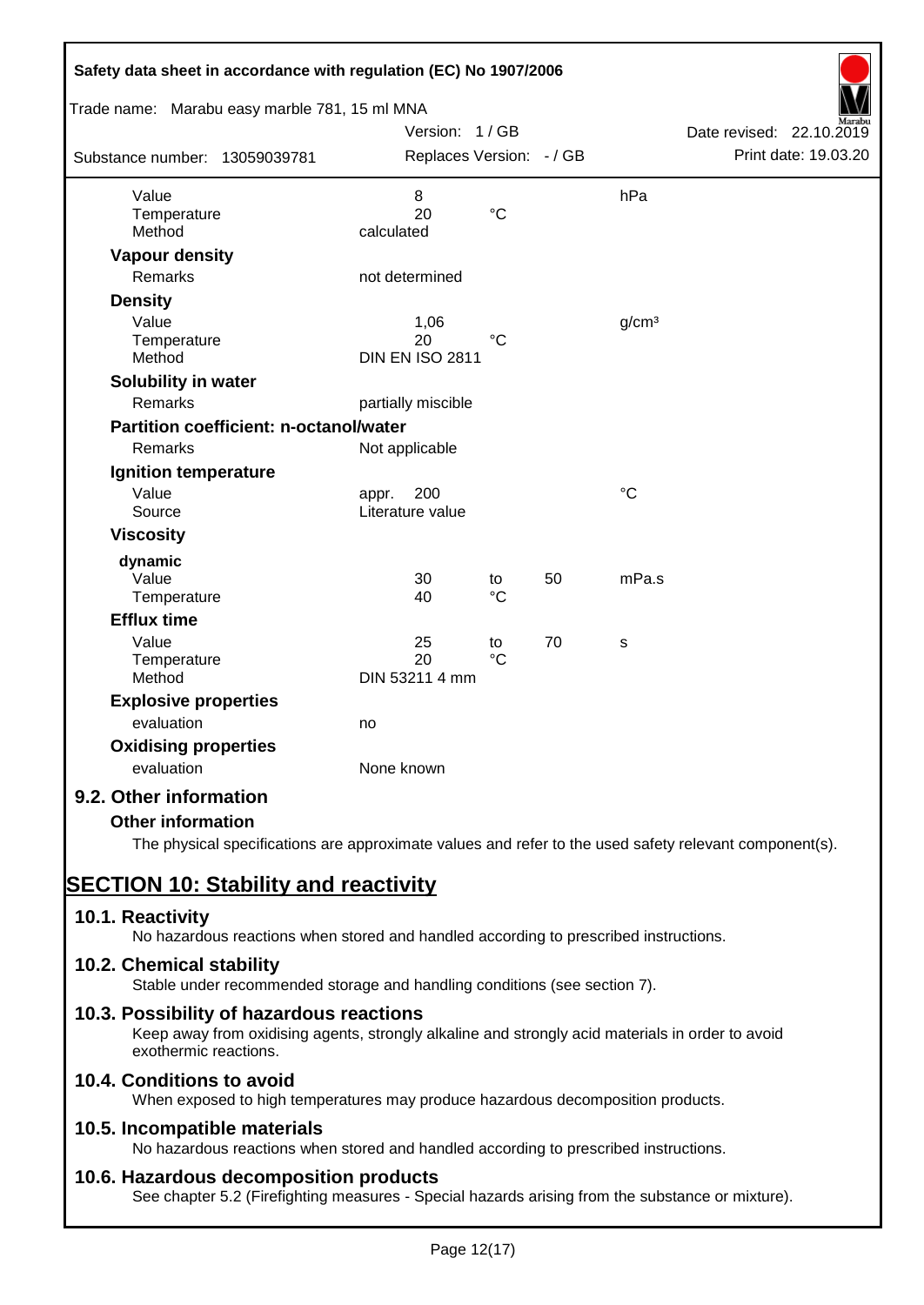| Safety data sheet in accordance with regulation (EC) No 1907/2006                                                                                                                                          |                                                                                                    |                                                                            |                                                                   |                                                                                                      |  |  |  |
|------------------------------------------------------------------------------------------------------------------------------------------------------------------------------------------------------------|----------------------------------------------------------------------------------------------------|----------------------------------------------------------------------------|-------------------------------------------------------------------|------------------------------------------------------------------------------------------------------|--|--|--|
| Trade name: Marabu easy marble 781, 15 ml MNA                                                                                                                                                              |                                                                                                    |                                                                            |                                                                   |                                                                                                      |  |  |  |
|                                                                                                                                                                                                            |                                                                                                    | Version: 1/GB                                                              |                                                                   | Date revised: 22.10.2019                                                                             |  |  |  |
| Substance number: 13059039781                                                                                                                                                                              |                                                                                                    | Replaces Version: - / GB                                                   |                                                                   | Print date: 19.03.20                                                                                 |  |  |  |
|                                                                                                                                                                                                            |                                                                                                    |                                                                            |                                                                   |                                                                                                      |  |  |  |
|                                                                                                                                                                                                            |                                                                                                    |                                                                            |                                                                   |                                                                                                      |  |  |  |
| <b>SECTION 11: Toxicological information</b>                                                                                                                                                               |                                                                                                    |                                                                            |                                                                   |                                                                                                      |  |  |  |
| 11.1. Information on toxicological effects                                                                                                                                                                 |                                                                                                    |                                                                            |                                                                   |                                                                                                      |  |  |  |
| <b>Acute oral toxicity (Components)</b>                                                                                                                                                                    |                                                                                                    |                                                                            |                                                                   |                                                                                                      |  |  |  |
| 1-Methoxy-2-propanol                                                                                                                                                                                       |                                                                                                    |                                                                            |                                                                   |                                                                                                      |  |  |  |
| Species                                                                                                                                                                                                    | rat                                                                                                |                                                                            |                                                                   |                                                                                                      |  |  |  |
| LD50                                                                                                                                                                                                       |                                                                                                    | 5200                                                                       | mg/kg                                                             |                                                                                                      |  |  |  |
| <b>Acute dermal toxicity (Components)</b>                                                                                                                                                                  |                                                                                                    |                                                                            |                                                                   |                                                                                                      |  |  |  |
| 1-Methoxy-2-propanol                                                                                                                                                                                       |                                                                                                    |                                                                            |                                                                   |                                                                                                      |  |  |  |
| Species<br><b>LD50</b>                                                                                                                                                                                     | rabbit                                                                                             |                                                                            |                                                                   |                                                                                                      |  |  |  |
|                                                                                                                                                                                                            |                                                                                                    | 14000                                                                      | mg/kg                                                             |                                                                                                      |  |  |  |
| <b>Acute inhalational toxicity</b><br>Remarks                                                                                                                                                              |                                                                                                    |                                                                            | Based on available data, the classification criteria are not met. |                                                                                                      |  |  |  |
| <b>Skin corrosion/irritation</b>                                                                                                                                                                           |                                                                                                    |                                                                            |                                                                   |                                                                                                      |  |  |  |
| Remarks                                                                                                                                                                                                    |                                                                                                    |                                                                            | Based on available data, the classification criteria are not met. |                                                                                                      |  |  |  |
|                                                                                                                                                                                                            |                                                                                                    |                                                                            |                                                                   |                                                                                                      |  |  |  |
| Remarks                                                                                                                                                                                                    | Serious eye damage/irritation<br>Based on available data, the classification criteria are not met. |                                                                            |                                                                   |                                                                                                      |  |  |  |
| <b>Sensitization</b>                                                                                                                                                                                       |                                                                                                    |                                                                            |                                                                   |                                                                                                      |  |  |  |
| Remarks                                                                                                                                                                                                    |                                                                                                    |                                                                            | Based on available data, the classification criteria are not met. |                                                                                                      |  |  |  |
|                                                                                                                                                                                                            |                                                                                                    |                                                                            |                                                                   |                                                                                                      |  |  |  |
| Remarks                                                                                                                                                                                                    | <b>Mutagenicity</b><br>Based on available data, the classification criteria are not met.           |                                                                            |                                                                   |                                                                                                      |  |  |  |
| <b>Reproductive toxicity</b>                                                                                                                                                                               |                                                                                                    |                                                                            |                                                                   |                                                                                                      |  |  |  |
| Remarks                                                                                                                                                                                                    |                                                                                                    |                                                                            | Based on available data, the classification criteria are not met. |                                                                                                      |  |  |  |
| Carcinogenicity                                                                                                                                                                                            |                                                                                                    |                                                                            |                                                                   |                                                                                                      |  |  |  |
| Remarks                                                                                                                                                                                                    |                                                                                                    |                                                                            | Based on available data, the classification criteria are not met. |                                                                                                      |  |  |  |
| <b>Specific Target Organ Toxicity (STOT)</b>                                                                                                                                                               |                                                                                                    |                                                                            |                                                                   |                                                                                                      |  |  |  |
|                                                                                                                                                                                                            |                                                                                                    |                                                                            |                                                                   |                                                                                                      |  |  |  |
| <b>Single exposure</b>                                                                                                                                                                                     |                                                                                                    |                                                                            |                                                                   |                                                                                                      |  |  |  |
| Remarks<br>evaluation                                                                                                                                                                                      |                                                                                                    | The classification criteria are met.<br>May cause drowsiness or dizziness. |                                                                   |                                                                                                      |  |  |  |
| <b>Repeated exposure</b>                                                                                                                                                                                   |                                                                                                    |                                                                            |                                                                   |                                                                                                      |  |  |  |
| Remarks                                                                                                                                                                                                    |                                                                                                    |                                                                            | Based on available data, the classification criteria are not met. |                                                                                                      |  |  |  |
| <b>Aspiration hazard</b>                                                                                                                                                                                   |                                                                                                    |                                                                            |                                                                   |                                                                                                      |  |  |  |
| Based on available data, the classification criteria are not met.                                                                                                                                          |                                                                                                    |                                                                            |                                                                   |                                                                                                      |  |  |  |
| <b>Experience in practice</b>                                                                                                                                                                              |                                                                                                    |                                                                            |                                                                   |                                                                                                      |  |  |  |
| Exposure to component solvents vapours concentration in excess of the stated occupational exposure<br>limit may result in adverse health effects such as mucous membrane and respiratory system irritation |                                                                                                    |                                                                            |                                                                   | ed educione offecto en kidnou, liver end central nemicus ovatom. Cymptomo end ciano include heedecho |  |  |  |

and adverse effects on kidney, liver and central nervous system. Symptoms and signs include headache, dizziness, fatigue, muscular weakness, drowsiness and in extreme cases, loss of consciousness. Solvents may cause some of the above effects by absorption through the skin. Repeated or prolonged contact with the mixture may cause removal of natural fat from the skin resulting in non-allergic contact dermatitis and absorption through the skin. The liquid splashed in the eyes may cause irritation and reversible damage. Ingestion may cause nausea, diarrhoea and vomiting. This takes into account, where known, delayed and immediate effects and also chronic effects of components from short-term and long-term exposure by oral, inhalation and dermal routes of exposure and eye contact.

#### **Other information**

There are no data available on the mixture itself.

The mixture has been assessed following the additivity method of the CLP Regulation (EC) No 1272/2008 and classified for toxicological hazards accordingly.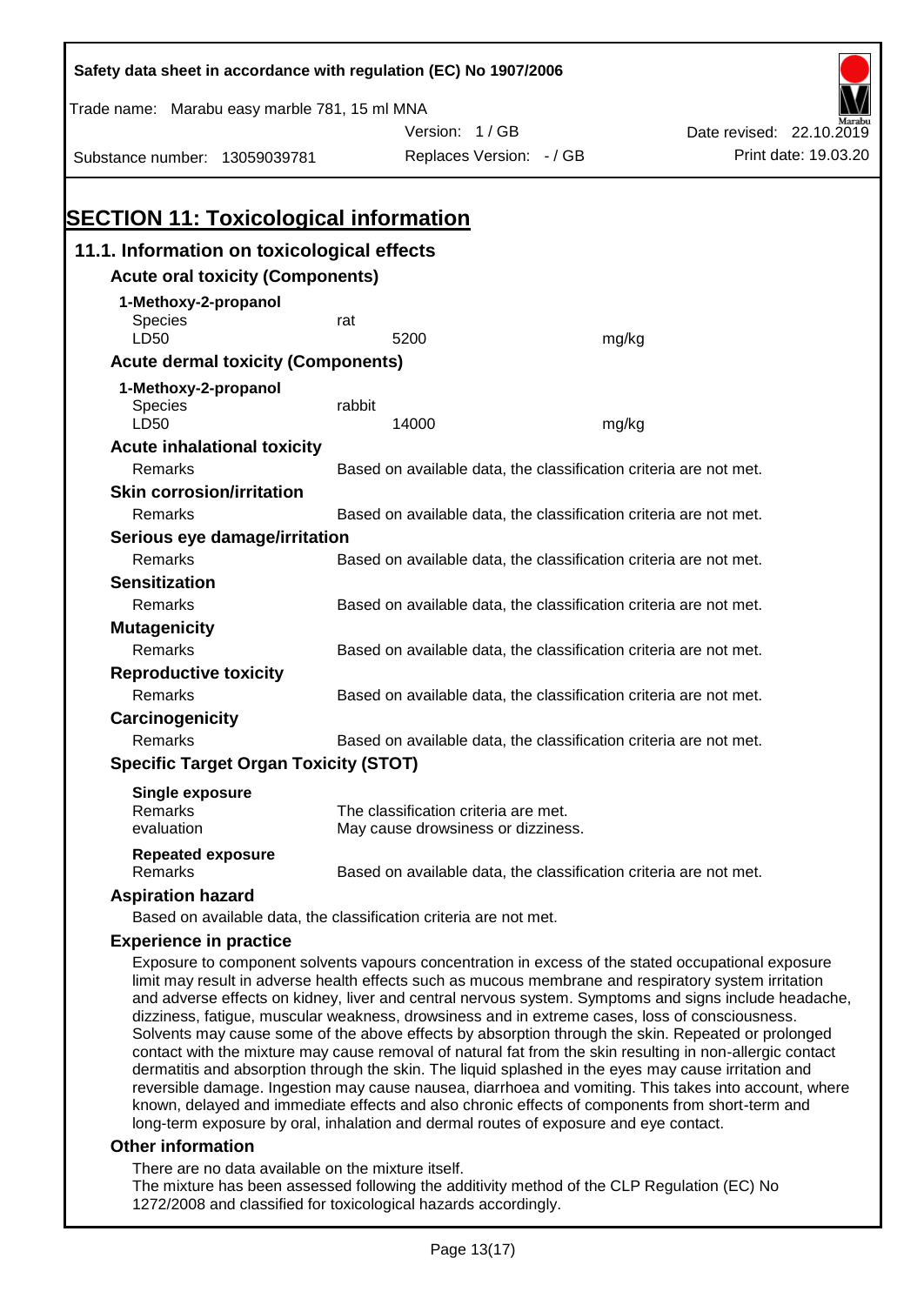| Safety data sheet in accordance with regulation (EC) No 1907/2006                                                                                                |                            |                |                              |                                                    |                                                                                                  |
|------------------------------------------------------------------------------------------------------------------------------------------------------------------|----------------------------|----------------|------------------------------|----------------------------------------------------|--------------------------------------------------------------------------------------------------|
| Trade name: Marabu easy marble 781, 15 ml MNA                                                                                                                    |                            |                |                              |                                                    |                                                                                                  |
|                                                                                                                                                                  |                            |                | Version: 1/GB                |                                                    | Date revised: 22.10.2019                                                                         |
| Substance number: 13059039781                                                                                                                                    |                            |                | Replaces Version: - / GB     |                                                    | Print date: 19.03.20                                                                             |
| <b>SECTION 12: Ecological information</b>                                                                                                                        |                            |                |                              |                                                    |                                                                                                  |
| 12.1. Toxicity                                                                                                                                                   |                            |                |                              |                                                    |                                                                                                  |
| <b>General information</b>                                                                                                                                       |                            |                |                              |                                                    |                                                                                                  |
| There are no data available on the mixture itself. Do not allow to enter drains or water courses. The<br>and is not classified as dangerous for the environment. |                            |                |                              |                                                    | mixture has been assessed following the summation method of the CLP Regulation (EC) No 1272/2008 |
| <b>Fish toxicity (Components)</b>                                                                                                                                |                            |                |                              |                                                    |                                                                                                  |
| 1-Methoxy-2-propanol                                                                                                                                             |                            |                |                              |                                                    |                                                                                                  |
| <b>Species</b>                                                                                                                                                   |                            |                | golden orfe (Leuciscus idus) |                                                    |                                                                                                  |
| LC <sub>0</sub><br>Duration of exposure                                                                                                                          | $\geq$                     | 4600<br>96     | h                            | mg/l                                               |                                                                                                  |
| <b>Daphnia toxicity (Components)</b>                                                                                                                             |                            |                |                              |                                                    |                                                                                                  |
| 1-Methoxy-2-propanol                                                                                                                                             |                            |                |                              |                                                    |                                                                                                  |
| <b>Species</b>                                                                                                                                                   | Daphnia magna              |                |                              |                                                    |                                                                                                  |
| <b>EC50</b>                                                                                                                                                      |                            | 23300          |                              | mg/l                                               |                                                                                                  |
| Duration of exposure                                                                                                                                             |                            | 48             | h                            |                                                    |                                                                                                  |
| <b>Algae toxicity (Components)</b>                                                                                                                               |                            |                |                              |                                                    |                                                                                                  |
| 1-Methoxy-2-propanol<br><b>Species</b>                                                                                                                           | Desmodesmus                |                |                              |                                                    |                                                                                                  |
| <b>EC50</b>                                                                                                                                                      | $\geq$                     | 1000           |                              | mg/l                                               |                                                                                                  |
| Duration of exposure                                                                                                                                             |                            | 168            | h                            |                                                    |                                                                                                  |
| <b>Bacteria toxicity (Components)</b>                                                                                                                            |                            |                |                              |                                                    |                                                                                                  |
| 1-Methoxy-2-propanol                                                                                                                                             |                            |                |                              |                                                    |                                                                                                  |
| Species<br><b>EC50</b>                                                                                                                                           | activated sludge<br>$\geq$ | 1000           |                              | mg/l                                               |                                                                                                  |
| 12.2. Persistence and degradability                                                                                                                              |                            |                |                              |                                                    |                                                                                                  |
| <b>General information</b>                                                                                                                                       |                            |                |                              |                                                    |                                                                                                  |
| No data available                                                                                                                                                |                            |                |                              |                                                    |                                                                                                  |
| <b>Biodegradability (Components)</b>                                                                                                                             |                            |                |                              |                                                    |                                                                                                  |
| 1-Methoxy-2-propanol                                                                                                                                             |                            |                |                              |                                                    |                                                                                                  |
| Value                                                                                                                                                            |                            | 90             |                              | $\%$                                               |                                                                                                  |
| Duration of test<br>evaluation                                                                                                                                   |                            | 28             | d                            | Readily biodegradable (according to OECD criteria) |                                                                                                  |
| Method                                                                                                                                                           | <b>OECD 301 F</b>          |                |                              |                                                    |                                                                                                  |
| 12.3. Bioaccumulative potential                                                                                                                                  |                            |                |                              |                                                    |                                                                                                  |
| <b>General information</b>                                                                                                                                       |                            |                |                              |                                                    |                                                                                                  |
| There are no data available on the mixture itself.                                                                                                               |                            |                |                              |                                                    |                                                                                                  |
| <b>Partition coefficient: n-octanol/water</b>                                                                                                                    |                            |                |                              |                                                    |                                                                                                  |
| Remarks                                                                                                                                                          |                            | Not applicable |                              |                                                    |                                                                                                  |
| 12.4. Mobility in soil                                                                                                                                           |                            |                |                              |                                                    |                                                                                                  |
| <b>General information</b>                                                                                                                                       |                            |                |                              |                                                    |                                                                                                  |
| There are no data available on the mixture itself.                                                                                                               |                            |                |                              |                                                    |                                                                                                  |
| 12.5. Results of PBT and vPvB assessment                                                                                                                         |                            |                |                              |                                                    |                                                                                                  |
| <b>General information</b>                                                                                                                                       |                            |                |                              |                                                    |                                                                                                  |
| There are no data available on the mixture itself.                                                                                                               |                            |                |                              |                                                    |                                                                                                  |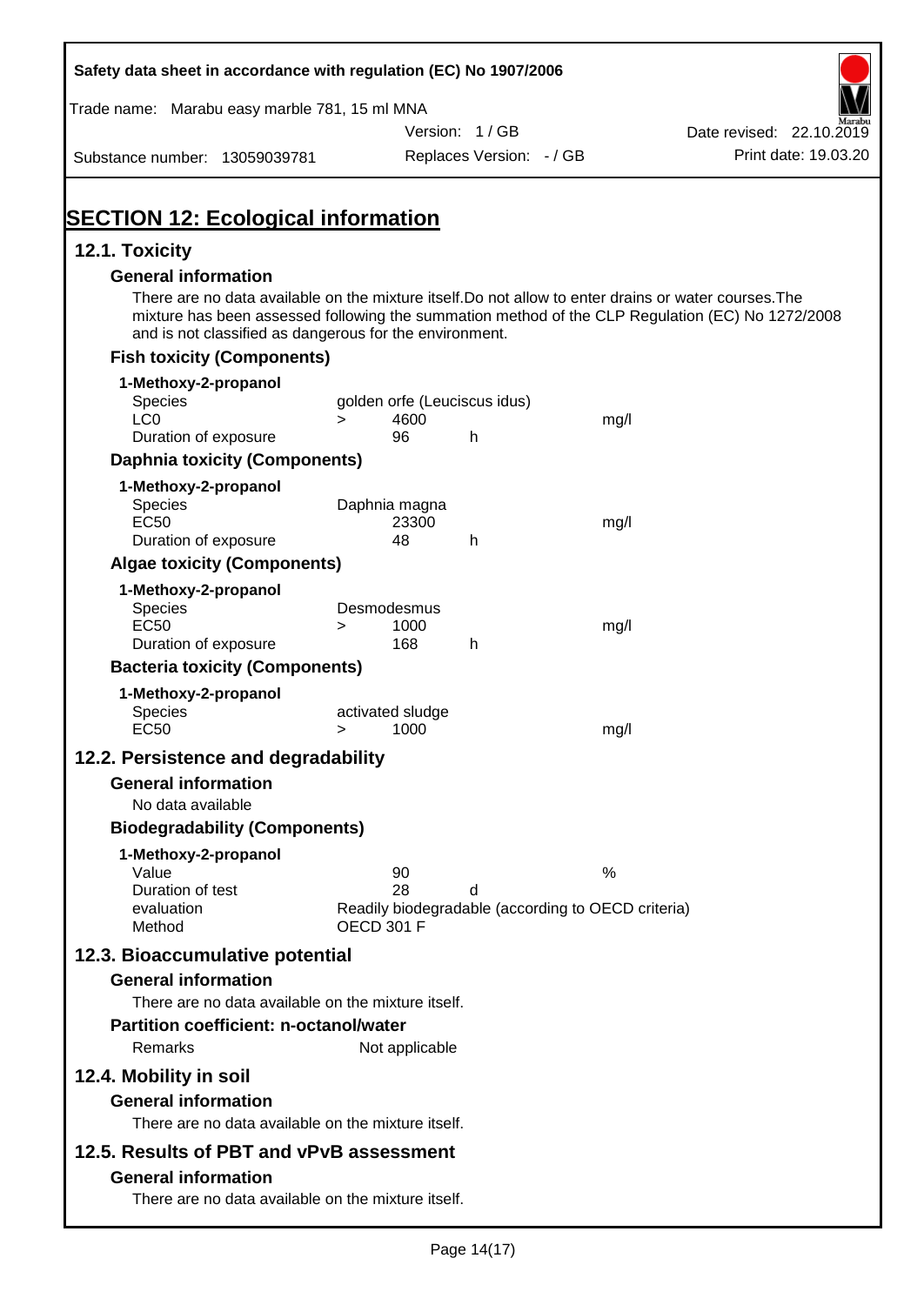#### **Safety data sheet in accordance with regulation (EC) No 1907/2006**

Trade name: Marabu easy marble 781, 15 ml MNA

Version: 1 / GB

Substance number: 13059039781

Replaces Version: - / GB Print date: 19.03.20 Date revised: 22.10.2019

## **12.6. Other adverse effects**

#### **General information**

There are no data available on the mixture itself.

# **SECTION 13: Disposal considerations**

#### **13.1. Waste treatment methods**

#### **Disposal recommendations for the product**

Do not allow to enter drains or water courses.

Wastes and emptied containers should be classified in accordance with relevant national regulation. The European Waste Catalogue classification of this product, when disposed of as waste is

EWC waste code 08 01 11<sup>\*</sup> waste paint and varnish containing organic solvents or other dangerous substances

If this product is mixed with other wastes, the original waste product code may no longer apply and the appropriate code should be assigned.

For further information contact your local waste authority.

#### **Disposal recommendations for packaging**

Using information provided in this safety data sheet, advice should be obtained from the relevant waste authority on the classification of empty containers.

Empty containers must be scrapped or reconditioned.

Not emptied containers are hazardous waste (waste code number 150110).

# **SECTION 14: Transport information**

**Information for all modes of transport**

|                                     | <b>Land transport ADR/RID</b> | <b>Marine transport</b><br><b>IMDG/GGVSee</b> | Air transport<br><b>ICAO/IATA</b> |
|-------------------------------------|-------------------------------|-----------------------------------------------|-----------------------------------|
| Tunnel restriction code             | D/E                           |                                               |                                   |
| 14.1. UN number                     | 1263                          | 1263                                          | 1263                              |
| 14.2. UN proper shipping name       | <b>PAINT</b>                  | <b>PAINT</b>                                  | <b>PAINT</b>                      |
| 14.3. Transport hazard<br>class(es) | 3                             | 3                                             | 3                                 |
| Label                               |                               |                                               |                                   |
| 14.4. Packing group                 | Ш                             | Ш                                             | Ш                                 |
| Special provision                   | 640E                          |                                               |                                   |
| <b>Limited Quantity</b>             | 51                            |                                               |                                   |
| Transport category                  | 3                             |                                               |                                   |
| 14.5. Environmental hazards         | $\blacksquare$                | no                                            |                                   |
|                                     |                               |                                               |                                   |

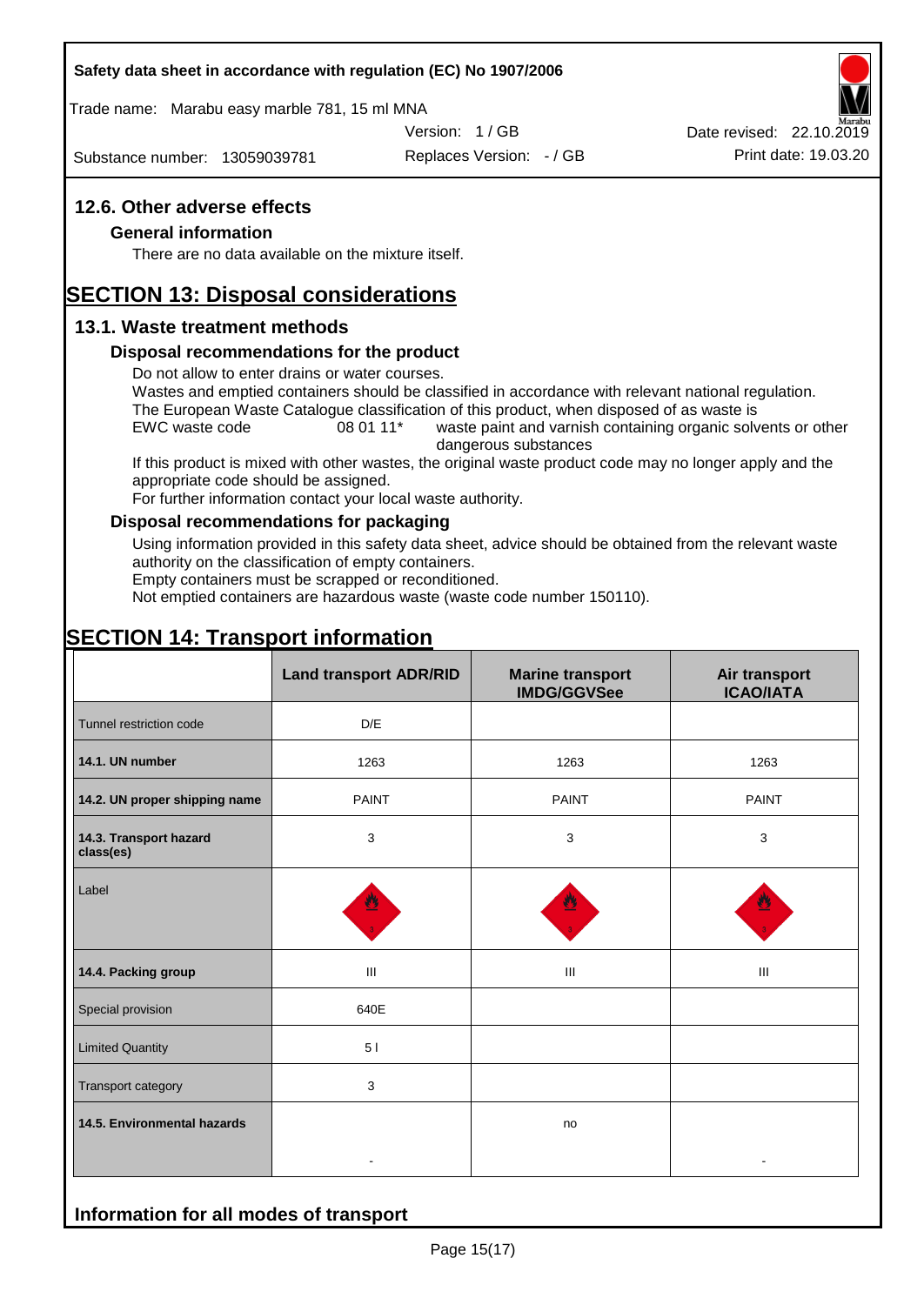| Safety data sheet in accordance with regulation (EC) No 1907/2006                                                                                |                                                                                                                                                                                                                                                 |                                                                                       |                                    |                                                              |    |                          |                      |
|--------------------------------------------------------------------------------------------------------------------------------------------------|-------------------------------------------------------------------------------------------------------------------------------------------------------------------------------------------------------------------------------------------------|---------------------------------------------------------------------------------------|------------------------------------|--------------------------------------------------------------|----|--------------------------|----------------------|
| Trade name: Marabu easy marble 781, 15 ml MNA                                                                                                    |                                                                                                                                                                                                                                                 |                                                                                       |                                    |                                                              |    |                          |                      |
|                                                                                                                                                  |                                                                                                                                                                                                                                                 |                                                                                       | Version: 1/GB                      |                                                              |    | Date revised: 22.10.2019 |                      |
| Substance number: 13059039781                                                                                                                    |                                                                                                                                                                                                                                                 |                                                                                       | Replaces Version: - / GB           |                                                              |    |                          | Print date: 19.03.20 |
| 14.6. Special precautions for user<br><b>Other information</b><br>14.7. Transport in bulk according to Annex II of Marpol and the IBC Code<br>no | Transport within the user's premises:<br>Always transport in closed containers that are upright and secure.<br>Ensure that persons transporting the product know what to do in the event of an accident or spillage.                            |                                                                                       |                                    |                                                              |    |                          |                      |
| <b>SECTION 15: Regulatory information</b>                                                                                                        |                                                                                                                                                                                                                                                 |                                                                                       |                                    |                                                              |    |                          |                      |
| 15.1. Safety, health and environmental regulations/legislation specific for the substance<br>or mixture                                          |                                                                                                                                                                                                                                                 |                                                                                       |                                    |                                                              |    |                          |                      |
| Major-accident categories acc. 96/82/EC                                                                                                          |                                                                                                                                                                                                                                                 |                                                                                       |                                    |                                                              |    |                          |                      |
| Category                                                                                                                                         | 6                                                                                                                                                                                                                                               | Flammable                                                                             |                                    | 5.000.000                                                    | kg | 50.000.000               | kg                   |
| <b>VOC</b>                                                                                                                                       |                                                                                                                                                                                                                                                 |                                                                                       |                                    |                                                              |    |                          |                      |
| VOC (EU)                                                                                                                                         |                                                                                                                                                                                                                                                 | 69,78                                                                                 | %                                  |                                                              |    |                          |                      |
| <b>Other information</b>                                                                                                                         |                                                                                                                                                                                                                                                 |                                                                                       |                                    |                                                              |    |                          |                      |
|                                                                                                                                                  | The product does not contain substances of very high concern (SVHC).                                                                                                                                                                            |                                                                                       |                                    |                                                              |    |                          |                      |
| <b>Other information</b>                                                                                                                         |                                                                                                                                                                                                                                                 |                                                                                       |                                    |                                                              |    |                          |                      |
| 15.2. Chemical safety assessment<br><b>SECTION 16: Other information</b>                                                                         | All components are contained in the AICS inventory.<br>All components are contained in the DSL inventory.<br>All components are contained in the ENCS inventory.<br>For this preparation a chemical safety assessment has not been carried out. |                                                                                       |                                    |                                                              |    |                          |                      |
| Hazard statements listed in Chapter 3                                                                                                            |                                                                                                                                                                                                                                                 |                                                                                       |                                    |                                                              |    |                          |                      |
| <b>EUH066</b>                                                                                                                                    |                                                                                                                                                                                                                                                 |                                                                                       |                                    |                                                              |    |                          |                      |
| H226                                                                                                                                             |                                                                                                                                                                                                                                                 | Repeated exposure may cause skin dryness or cracking.<br>Flammable liquid and vapour. |                                    |                                                              |    |                          |                      |
| H302                                                                                                                                             |                                                                                                                                                                                                                                                 | Harmful if swallowed.                                                                 |                                    |                                                              |    |                          |                      |
| H304                                                                                                                                             |                                                                                                                                                                                                                                                 | May be fatal if swallowed and enters airways.                                         |                                    |                                                              |    |                          |                      |
| H312<br>H315                                                                                                                                     |                                                                                                                                                                                                                                                 | Harmful in contact with skin.<br>Causes skin irritation.                              |                                    |                                                              |    |                          |                      |
| H318                                                                                                                                             |                                                                                                                                                                                                                                                 | Causes serious eye damage.                                                            |                                    |                                                              |    |                          |                      |
| H332                                                                                                                                             |                                                                                                                                                                                                                                                 | Harmful if inhaled.                                                                   |                                    |                                                              |    |                          |                      |
| H335                                                                                                                                             |                                                                                                                                                                                                                                                 | May cause respiratory irritation.                                                     |                                    |                                                              |    |                          |                      |
| H336                                                                                                                                             |                                                                                                                                                                                                                                                 |                                                                                       | May cause drowsiness or dizziness. |                                                              |    |                          |                      |
| <b>H360D</b>                                                                                                                                     |                                                                                                                                                                                                                                                 |                                                                                       | May damage the unborn child.       |                                                              |    |                          |                      |
| <b>CLP categories listed in Chapter 3</b>                                                                                                        |                                                                                                                                                                                                                                                 |                                                                                       |                                    |                                                              |    |                          |                      |
| Acute Tox. 4<br>Asp. Tox. 1                                                                                                                      |                                                                                                                                                                                                                                                 | Acute toxicity, Category 4                                                            | Aspiration hazard, Category 1      |                                                              |    |                          |                      |
| Eye Dam. 1                                                                                                                                       |                                                                                                                                                                                                                                                 |                                                                                       | Serious eye damage, Category 1     |                                                              |    |                          |                      |
| Flam. Liq. 3                                                                                                                                     |                                                                                                                                                                                                                                                 |                                                                                       | Flammable liquid, Category 3       |                                                              |    |                          |                      |
| Repr. 1B                                                                                                                                         |                                                                                                                                                                                                                                                 |                                                                                       | Reproductive toxicity, Category 1B |                                                              |    |                          |                      |
| Skin Irrit. 2                                                                                                                                    |                                                                                                                                                                                                                                                 | Skin irritation, Category 2                                                           |                                    |                                                              |    |                          |                      |
| STOT SE 3                                                                                                                                        |                                                                                                                                                                                                                                                 |                                                                                       |                                    | Specific target organ toxicity - single exposure, Category 3 |    |                          |                      |
| <b>Supplemental information</b>                                                                                                                  |                                                                                                                                                                                                                                                 |                                                                                       |                                    |                                                              |    |                          |                      |
|                                                                                                                                                  | Relevant changes compared with the previous version of the safety data sheet are marked with: ***<br>This information is based on our present state of knowledge. However, it should not constitute a                                           |                                                                                       |                                    |                                                              |    |                          |                      |
|                                                                                                                                                  | guarantee for any specific product properties and shall not establish a legally valid relationship.                                                                                                                                             |                                                                                       |                                    |                                                              |    |                          |                      |
|                                                                                                                                                  | The information in this Safety Data Sheet is based on the present state of knowledge and current                                                                                                                                                |                                                                                       |                                    |                                                              |    |                          |                      |